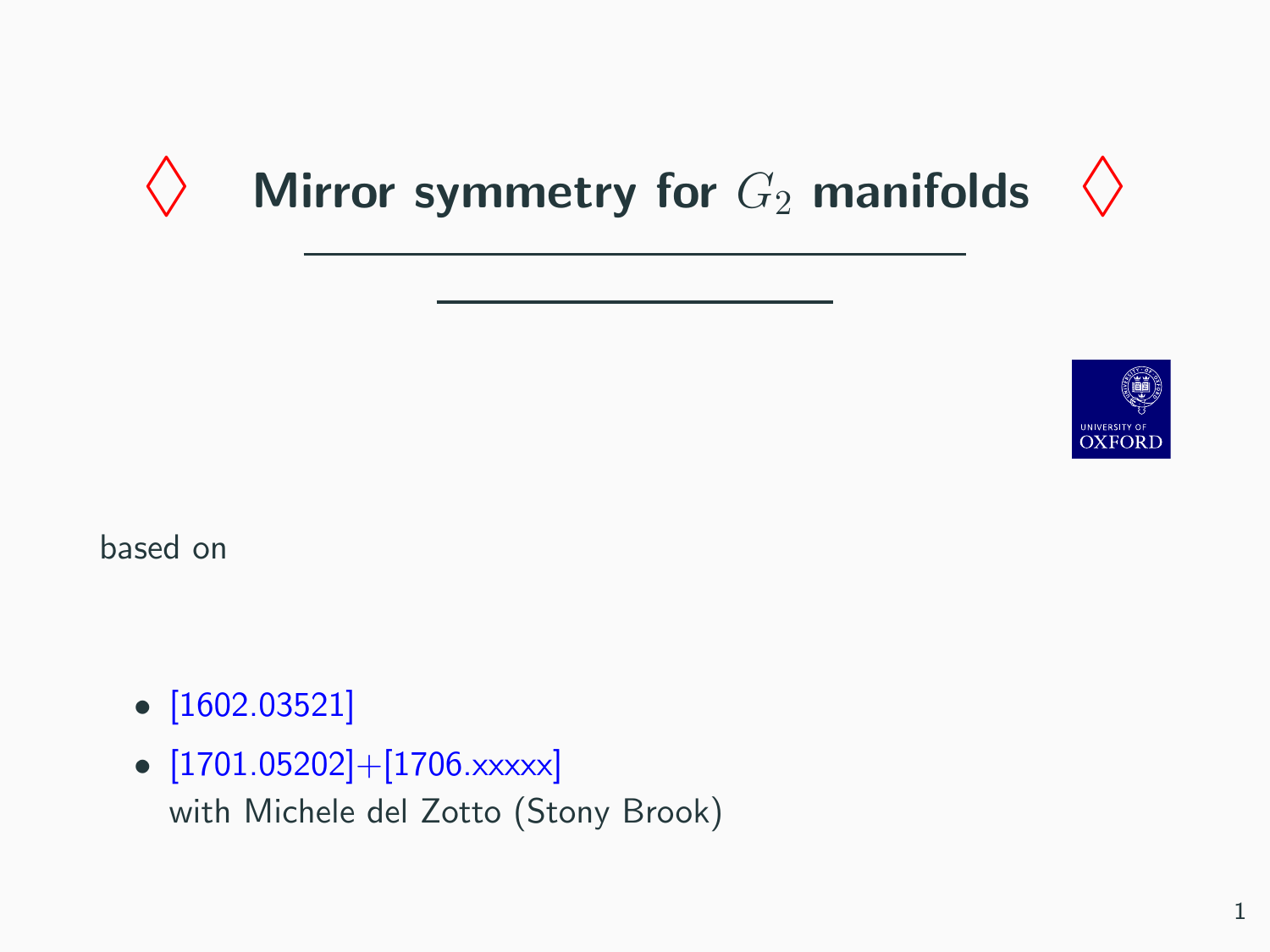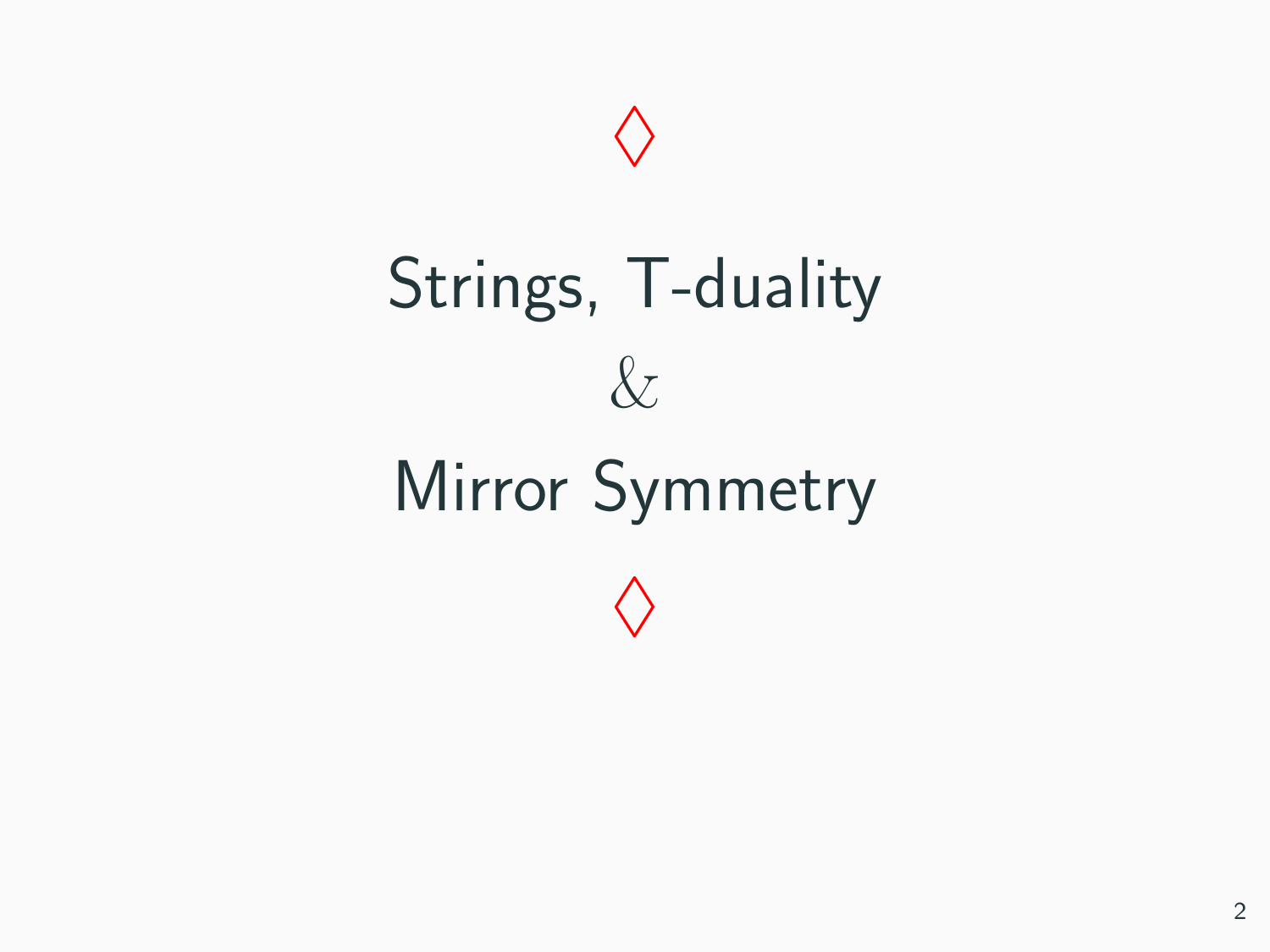Superstring theories on different backgrounds can give rise to equivalent physics: 'string dualities'

'T-duality':

IIA on  $\mathbb{R}^{1,8} \times S^1$   $\cong$  IIB on  $\mathbb{R}^{1,8} \times S^1$ where  $r_{IIA} = r_{IIB}^{-1}$ . It is crucial that strings can wind around  $S^1$  !

For type II strings on  $T^2$ : T-duality along one  $S^1$  swaps volume with complex structure.

This can be discussed at various levels:

- effective field theory
- worldsheet CFT
- full string theory ⊃ CFT
- topological String Theory  $\frac{3}{3}$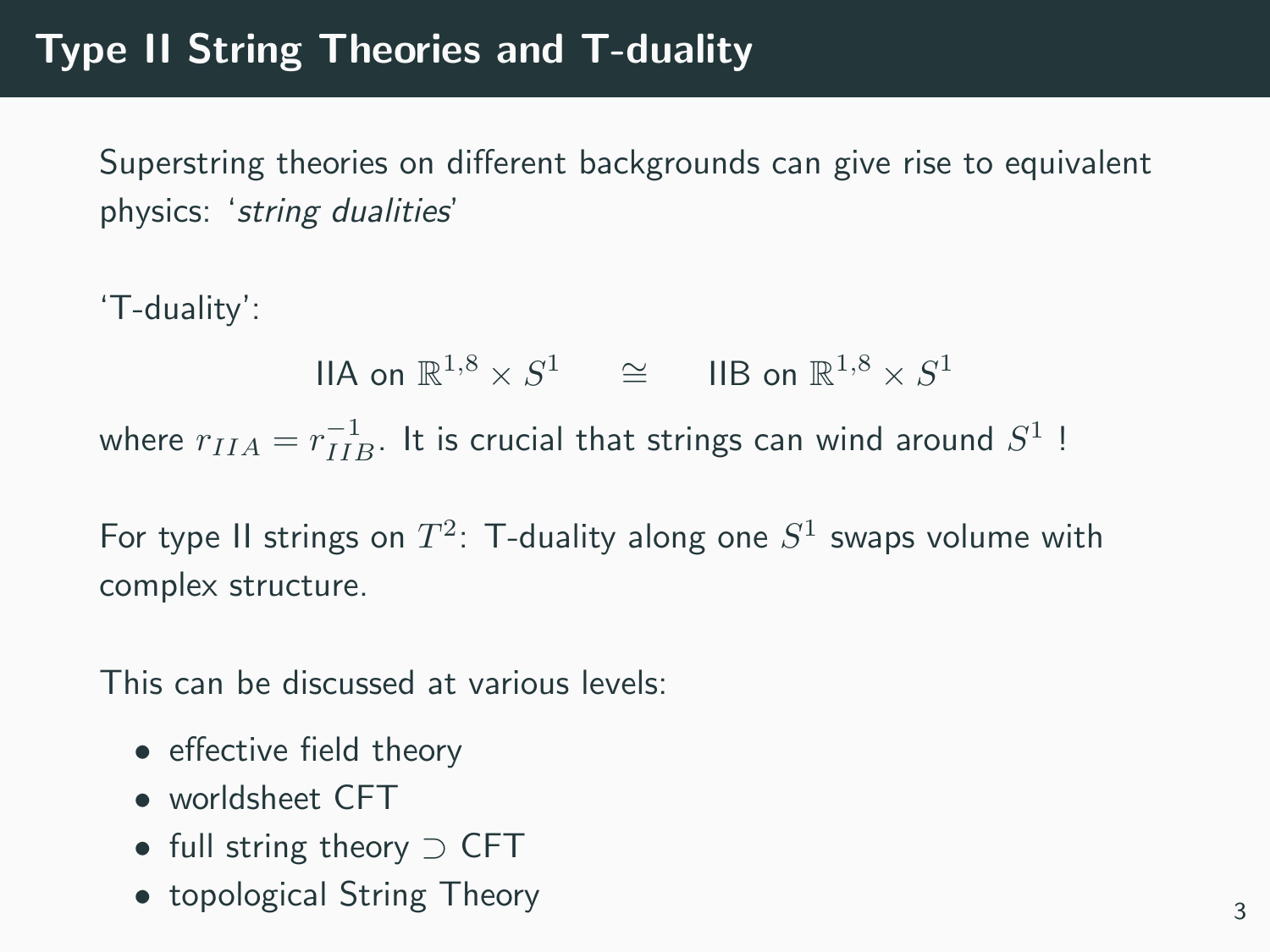CFT's have an (intrinsically defined) 'moduli space'  $=$  moduli space of background (metric plus B-field) on which string propagates

The CFT of type IIA string theory on a K3 surface  $S$  has a moduli space which is a Grassmanian of four-planes  $\Sigma_4 \rightarrow \Gamma^{4,20} \otimes R$ 

 $O(\Gamma^{4,20})\backslash O(4,20)/O(4)\times O(20)$ 

'Geometric Interpretation':

$$
\Gamma^{4,20} = \Gamma^{3,19} \oplus U_v = H^2(S, \mathbb{Z}) \oplus H^0(S, \mathbb{Z}) \oplus H^4(S, \mathbb{Z})
$$
  
\npick  $v_0 \in U_v$ :  
\n
$$
\Sigma_4 = \begin{cases}\n\hat{\omega}_i & = \omega_i - (\omega_i \cdot B) v \\
\hat{B} & = B + v_0 + v(\omega_i^2 - B^2)\n\end{cases}
$$
  
\n $\omega_i \cdot \omega_j = \delta_{ij}$ 

The  $\omega_i$  give the hyper Kähler structure of S and B is the two-form B-field [Aspinwall, Morrison] <sup>4</sup>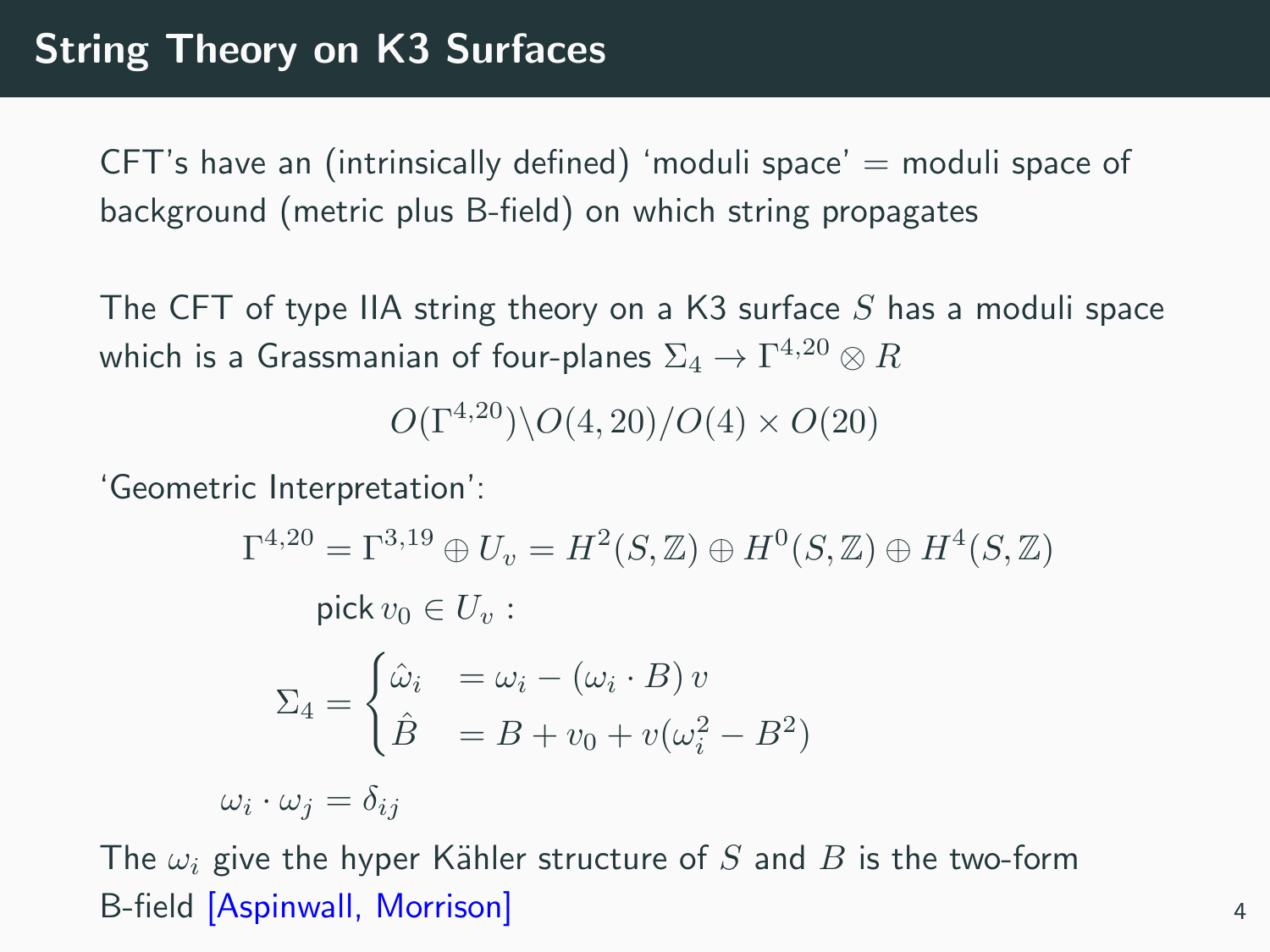## Mirror Symmetries

$$
\Gamma^{4,20} = \Gamma^{3,19} \oplus U_v = H^2(S, \mathbb{Z}) \oplus H^0(S, \mathbb{Z}) \oplus H^4(S, \mathbb{Z})
$$

$$
\Sigma_4 = \begin{cases} \hat{\omega}_i &= \omega_i - (\omega_i \cdot B)v \\ \hat{B} &= B + v_0 + v(\omega_i^2 - B^2) \end{cases}
$$

Isometries of  $\Gamma^{4,20}$  correspond to identical physics; this involves

- Diffeomorphisms of  $S$
- Mirror Maps:  $U_v \leftrightarrow U_w$

Mirror maps can associate smooth with singular geometries ! Physics stays smooth: strings wrapped on vanishing  $\mathbb{P}^1$ s correspond to massive states (with mass  $\sim$  B), just as for finite volume !

Mirror maps arise from two T-dualities along a sLag fibration [Strominger, Yau, Zaslow; Gross] !

This is stronger than the equivalence at the level of the CFT and includes states originating from wrapped D-branes; note: we map IIA  $\rightarrow$  IIA here 5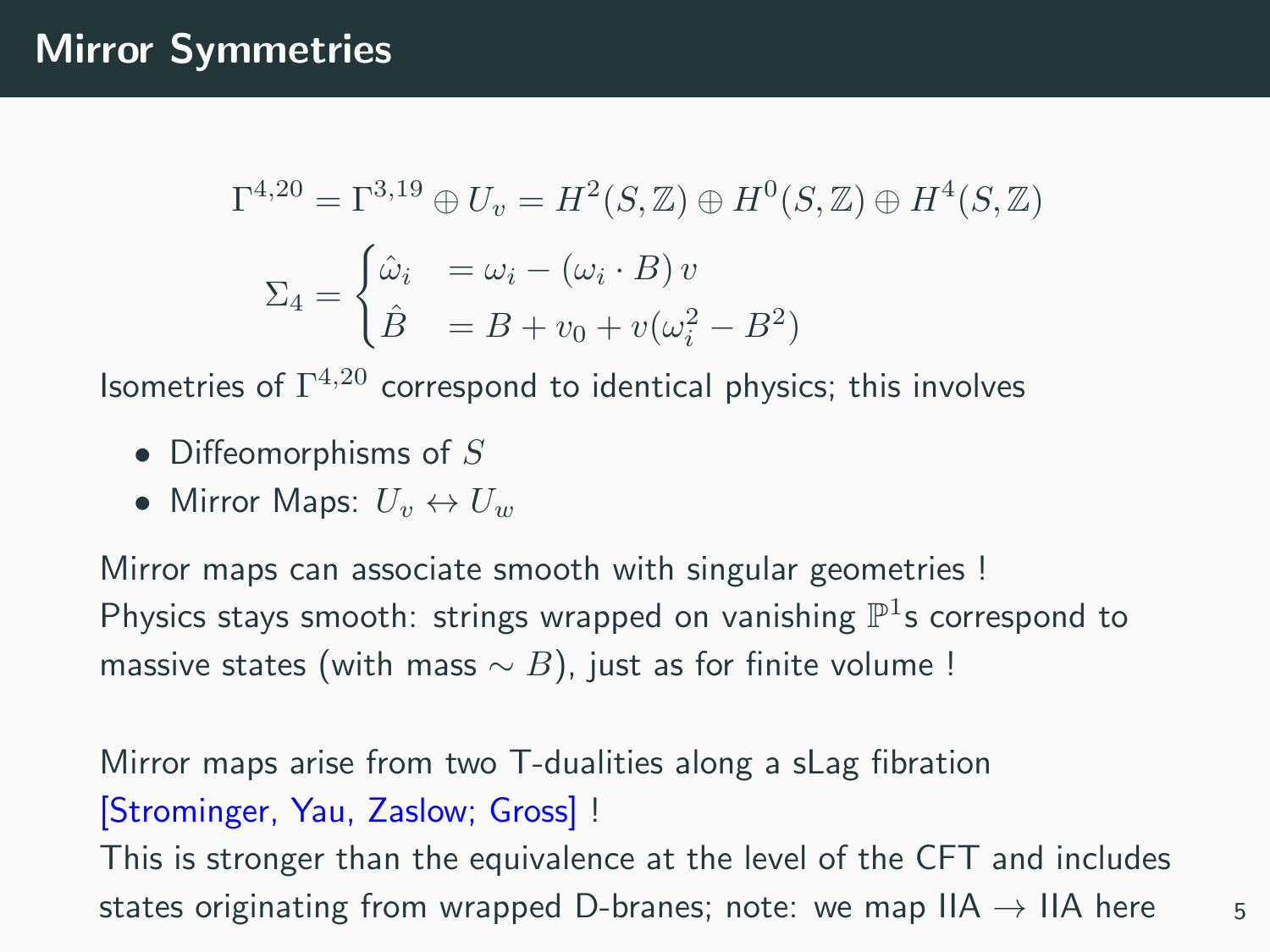On a suitably chosen pair of mirror Calabi-Yau threefolds X and  $X^{\vee}$ . the worldsheet CFTs associated to IIA and IIB are isomorphic. The Hodge numbers must satisfy

$$
h^{1,1}(X) = h^{2,1}(X^{\vee})
$$
  

$$
h^{2,1}(X) = h^{1,1}(X^{\vee})
$$

The CFT just sees the unordered set  $\{h^{1,1}(X),h^{2,1}(X)\}$ , but can't decide which one is which ! The exchange  $h^{1,1} \leftrightarrow h^{2,1}$ is realized via an automorphism of the symmetry group of the CFT. This duality has amazing implications [Candelas, de la Ossa, Green, Parkes; ... ]

Analyzing states from wrapped branes led to the conjecture of a sLag  $T^3$ fibration for Calabi-Yau threefolds, mirror symmetry in the full string theory  $\sim$  three T-dualities aling this  $T^3$  fibre [Strominger, Yau, Zaslow].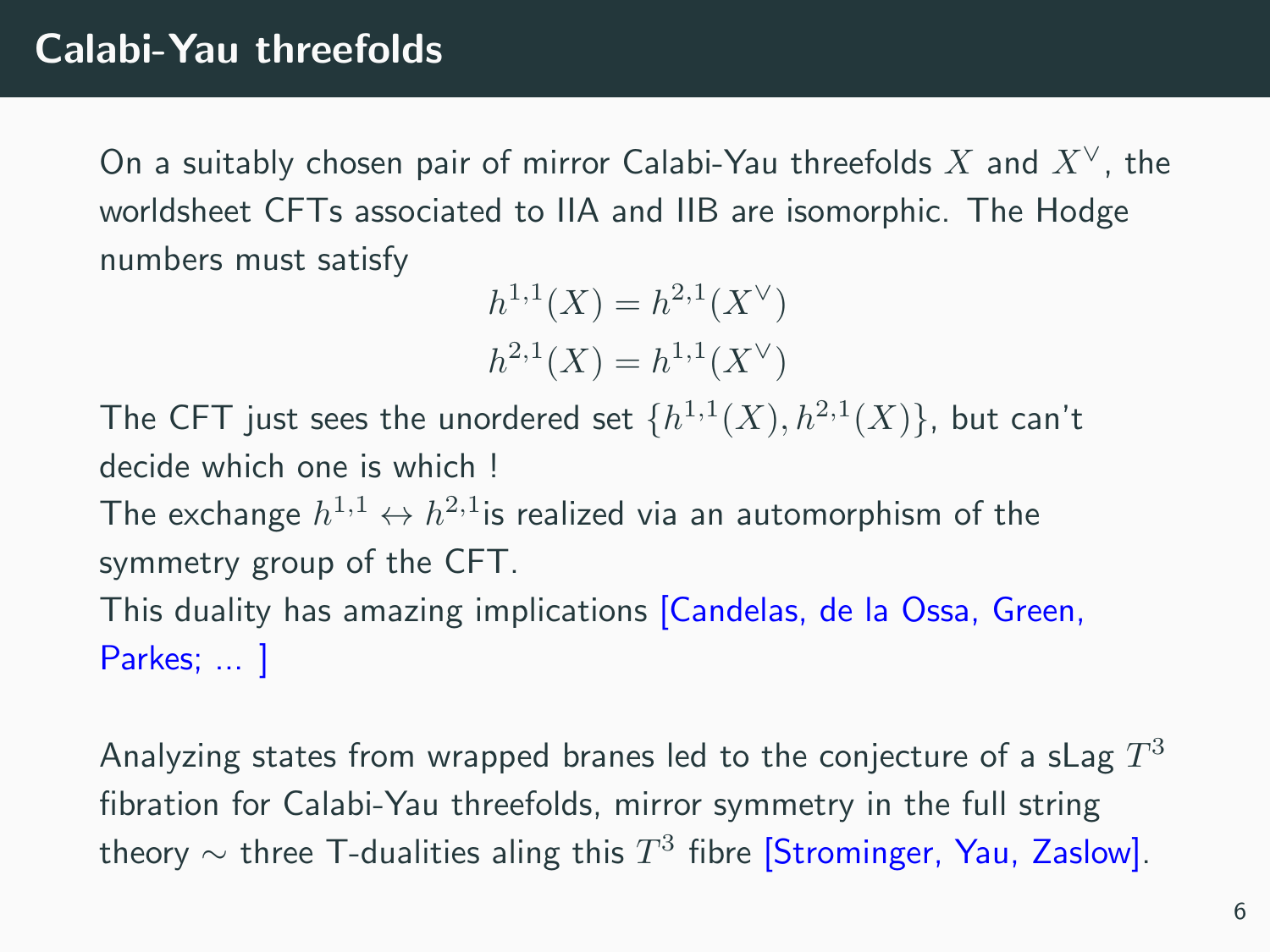For some Calabi-Yau threefolds, the exact CFT is known at special point in moduli space, the 'Gepner point', allowing to construct the mirror geometry [Greene, Plesser]

Example: the quintic:

$$
X: x_1^5 + x_2^5 + x_3^5 + x_4^5 + x_5^5 = 0 \quad \text{in } \mathbb{P}^4
$$

The mirror  $X^\vee$  is found as a (resolution) of a quotient of  $X$  by  $\mathbb Z^3_5$  acting with weights

$$
(1, 0, 0, 0, 4)
$$
  

$$
(0, 1, 0, 0, 4)
$$
  

$$
(0, 0, 1, 0, 4)
$$

Indeed  $h^{1,1}(X) = h^{2,1}(X^{\vee}) = 1$  and  $h^{2,1}(X) = h^{1,1}(X^{\vee}) = 101$ .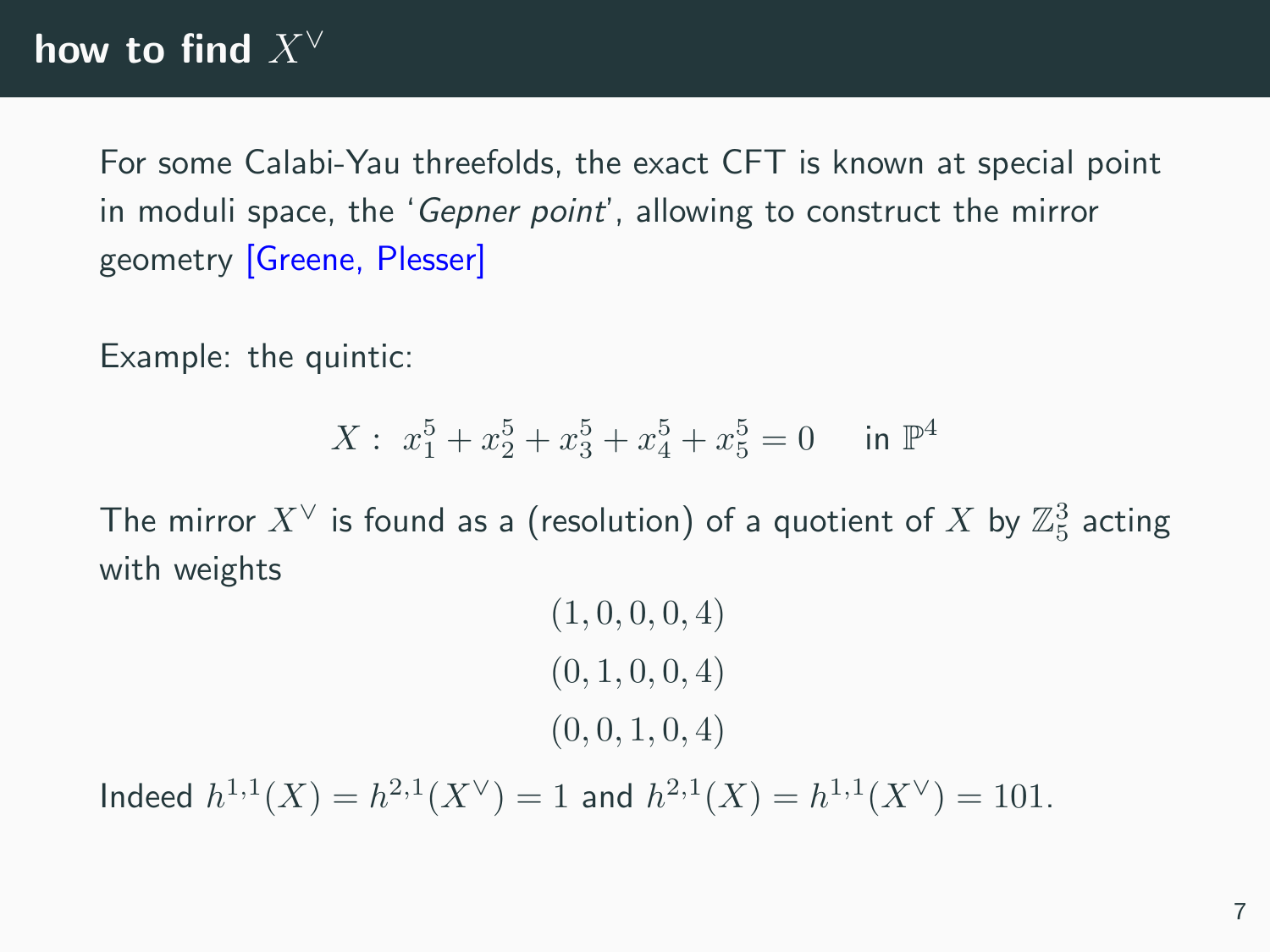This has a beautiful generalization to toric hypersurfaces [Batyrev]. A pair of lattice polytopes (in lattices  $M$  and  $N$ ) satisfying

 $\langle \Delta, \Delta^{\circ} \rangle \ge -1$ 

are called reflexive and determine a CY hypersurface as follows:

- Via an appropriate triangulation,  $\Delta^{\circ}$  defines a fa $N \Sigma$  and a toric variety  $\mathbb{P}_{\Sigma}$ .
- Each lattice point  $\nu_i$  on  $\Delta^\circ$  except the origin gives rise to a homogeneous coordinate  $x_i$  and a divisor  $D_i$ .
- Each lattice point m on  $\Delta$  gives a Monomial and the hypersurface equation is

$$
\mathbf{X}_{(\mathbf{\Delta},\mathbf{\Delta}^\circ)}: \quad \sum_{m\in\Delta} c_m \prod_{\nu_i\in\Delta^\circ} x_i^{\langle m,\nu_i\rangle+1}=0
$$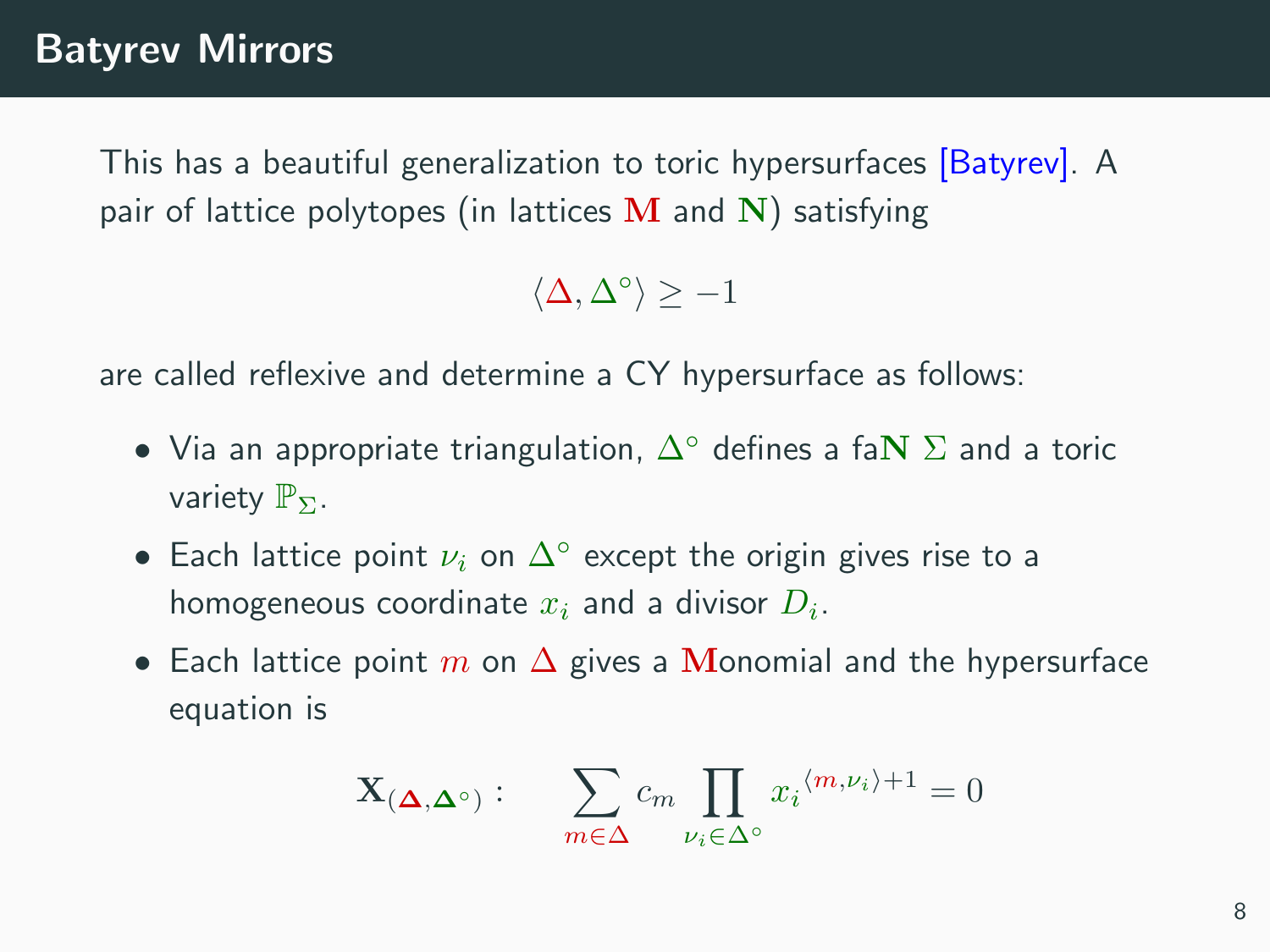#### Batyrev Mirrors

More abstract point of view: a polytope  $\Delta$  defines

- $\bullet$  a toric variety  $\mathbb{P}_{\Sigma_n(\Delta)}$  via its normal fan  $\Sigma_n(\Delta)=\Sigma_f(\Delta^\circ)$
- a line bundle  $\mathcal{O}(\Delta)$ ;  $\Delta$  is the Newton polytope of a generic section

$$
\langle \Delta, \Delta^\circ \rangle \geq -1
$$

Combinatorial formulas for Hodge numbers [Danilov,Khovanskii; Batyrev]:

$$
h^{1,1}(X_{(\Delta,\Delta^{\circ})}) = \ell(\Delta^{\circ}) - 5 - \sum_{\Theta^{\circ[3]}} \ell^*(\Theta^{\circ[3]}) + \sum_{\Theta^{\circ[2]}} \ell^*(\Theta^{[1]})\ell^*(\Theta^{\circ[2]})
$$
  
\n
$$
h^{2,1}(X_{(\Delta,\Delta^{\circ})}) = \ell(\Delta) - 5 - \sum_{\Theta^{[3]}} \ell^*(\Theta^{[3]}) + \sum_{\Theta^{[2]}} \ell^*(\Theta^{[2]})\ell^*(\Theta^{\circ[1]})
$$
  
\n
$$
h^{1,1}(X_{(\Delta,\Delta^{\circ})}) = h^{2,1}(X_{(\Delta^{\circ},\Delta)})
$$
  
\n
$$
h^{2,1}(X_{(\Delta,\Delta^{\circ})}) = h^{1,1}(X_{(\Delta^{\circ},\Delta)})
$$
  
\n
$$
\mathbf{X}_{(\Delta,\Delta^{\circ})} = \mathbf{X}_{(\Delta^{\circ},\Delta)}^{\vee}
$$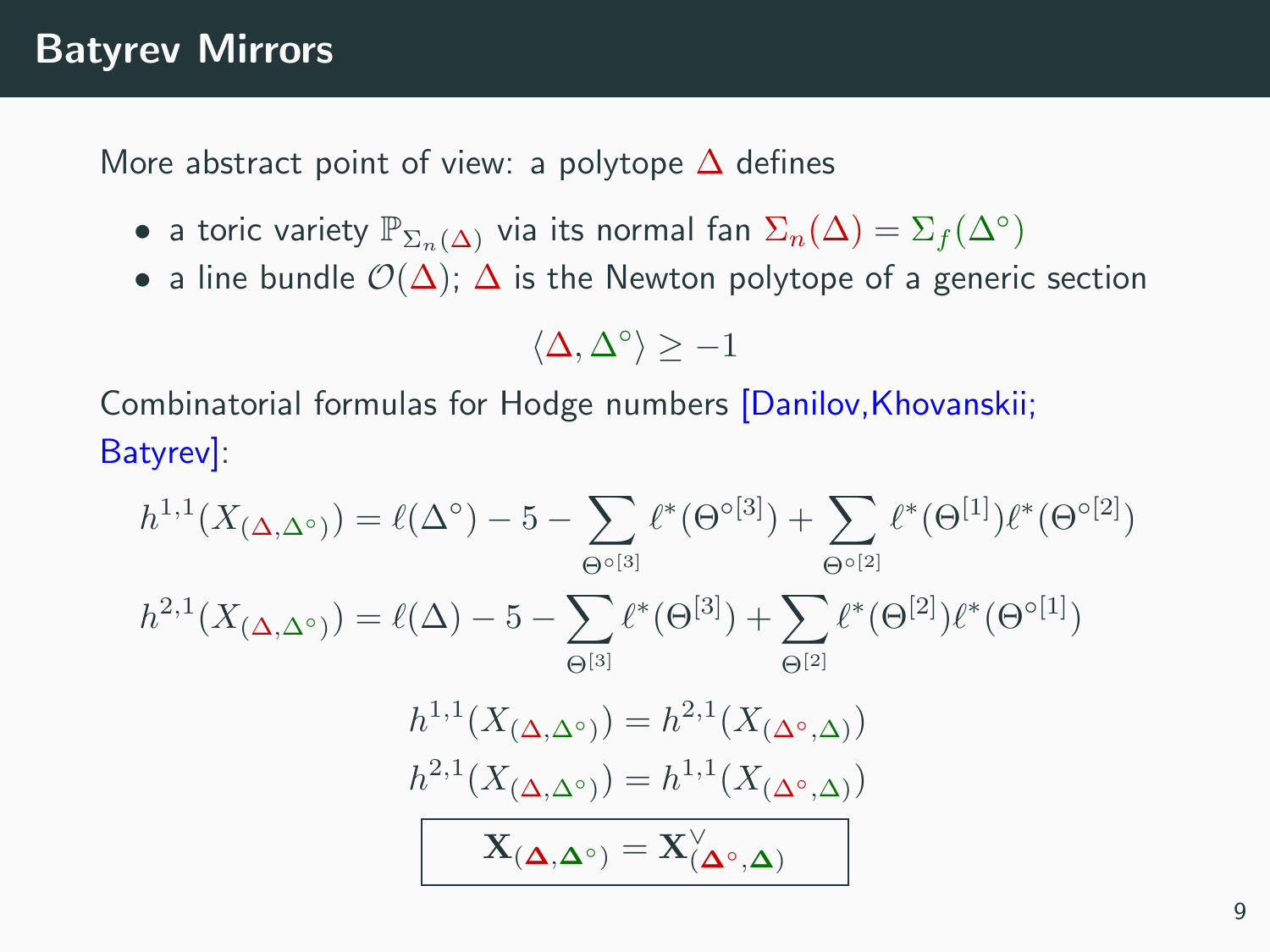#### Examples

#### The Quintic

$$
\Delta^{\circ} \sim \left(\begin{array}{rrrrr} -1 & 0 & 0 & 0 & 1 \\ -1 & 0 & 0 & 1 & 0 \\ -1 & 0 & 1 & 0 & 0 \\ -1 & 1 & 0 & 0 & 0 \end{array}\right) \hspace{1cm} \Delta \sim \left(\begin{array}{rrrrr} -1 & -1 & -1 & -1 & 4 \\ -1 & -1 & -1 & 4 & -1 \\ -1 & -1 & 4 & -1 & -1 \\ -1 & 4 & -1 & -1 & -1 \end{array}\right)
$$

For the mirror,  $\mathbb{P}_{\Sigma_n(\Delta^\circ)}=\mathbb{P}_{\Sigma_f(\Delta)}$  is  $\mathbb{P}^4/(\mathbb{Z}_5)^3$  as in [Greene, Plesser] ! e.g. two-dimensional faces of  $\Delta^{\circ}$  look like this:



∼ resolution of orbifold singularities Extra points  $\sim$  refinement  $\Sigma \to \Sigma_f$ 

**Algebraic K3 Surfaces**:  $T(S) = U \oplus \widetilde{T}(S)$ ; mirror symmetry swaps  $N \leftrightarrow T$ . This is realized by Batyrev's construction using 3D polytopes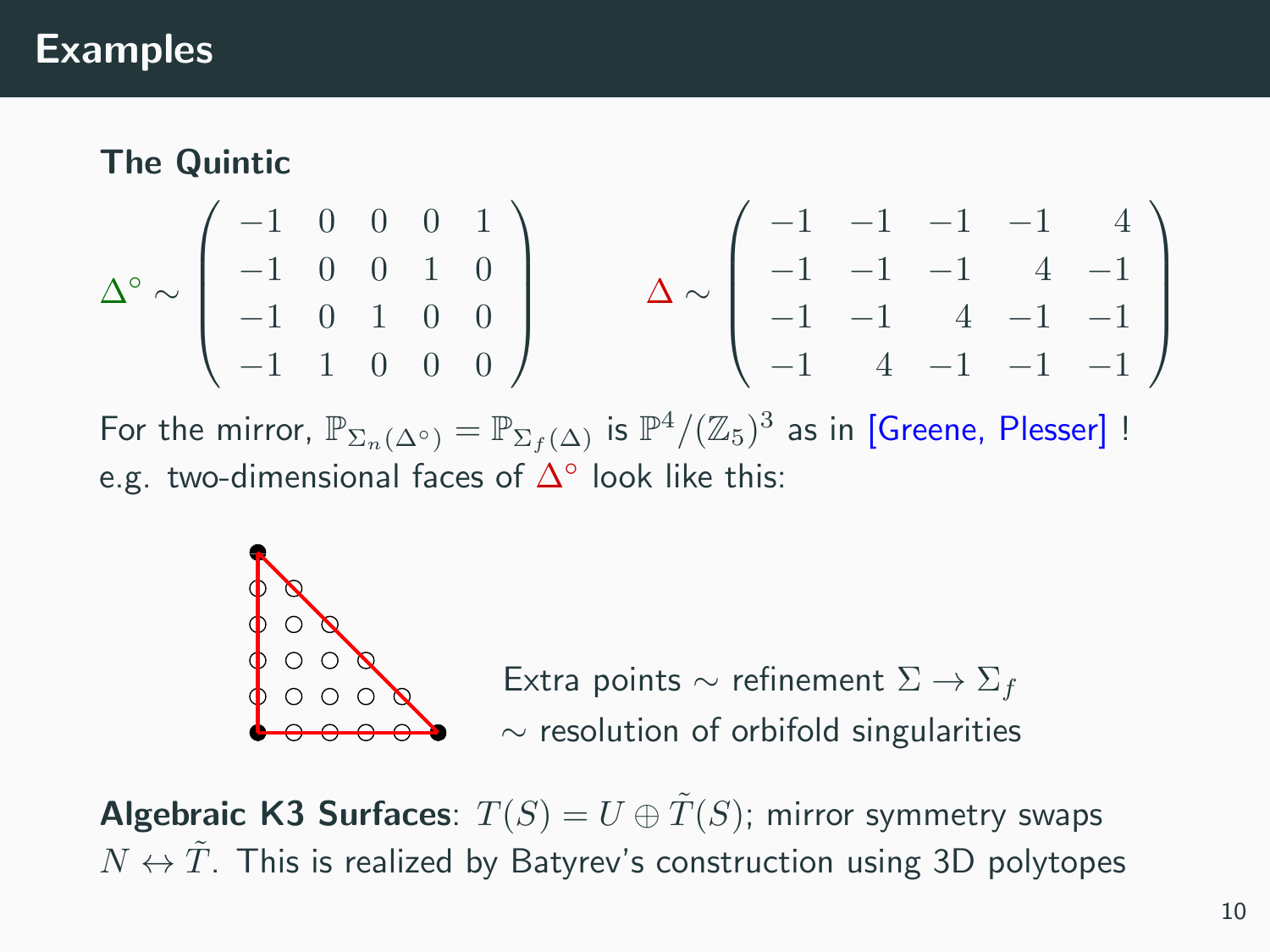We can put IIA or IIB string theory on a manifold of  $G_2$  holonomy to compactify to  $10 - 7 = 3$  dimensions.

- The CFT can only detect  $b_2 + b_3$  but cannot discriminate [Shatashvili,Vafa].
- $\bullet$  Arguments similar to SYZ imply coassociative  $T^4$  fibration for  $G_2$ manifolds. [Acharya]
- Discussed in detail for (few) examples of Joyce [Shatashvili, Vafa; Acharya; Gaberdiel,Kaste]
- $\bullet$  And  $G_2$  manifolds of the type  $\left[\mathsf{CY}\times S^1\right]/\mathbb{Z}_2$   $\left[\mathsf{Eguchi},\mathsf{Sugawara};\right]$ Roiban, Romelsberger, Walcher; Pioline, Blumenhagen, V.Braun]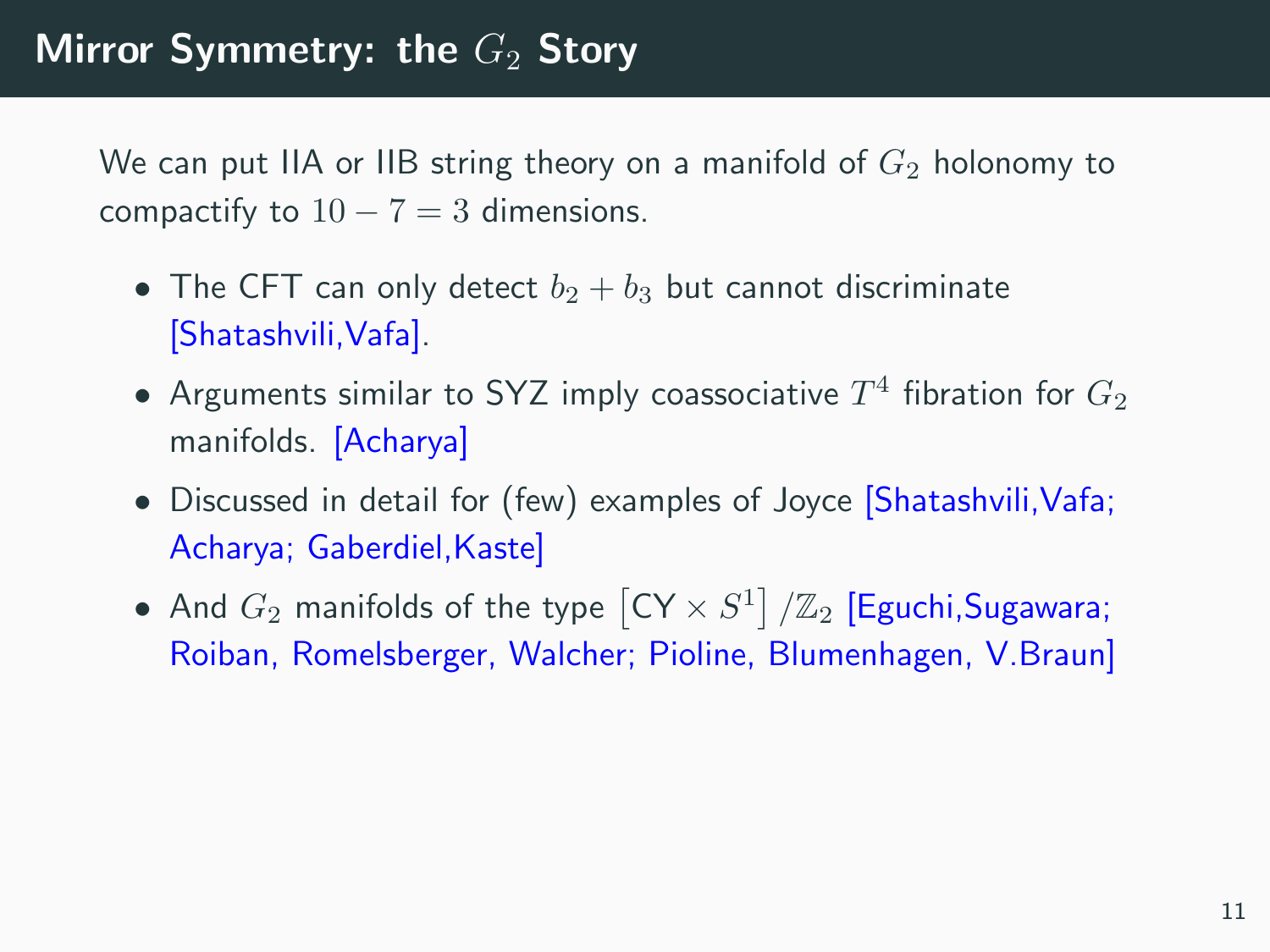$T^7/\mathbb{Z}_2^3$ 

# Consider  $T^7/\mathbb{Z}_2^3$  with action [Joyce]

$$
\alpha: (x_1, x_2, x_3, x_4, x_5, x_6, x_7) \mapsto (-x_1, -x_2, -x_3, -x_4, x_5, x_6, x_7)
$$
  

$$
\beta: (x_1, x_2, x_3, x_4, x_5, x_6, x_7) \mapsto (-x_1, \frac{1}{2} - x_2, x_3, x_4, -x_5, -x_6, x_7)
$$
  

$$
\gamma: (x_1, x_2, x_3, x_4, x_5, x_6, x_7) \mapsto (\frac{1}{2} - x_1, x_2, -x_3, x_4, -x_5, x_6, -x_7)
$$

Different smoothings ∼ 'discrete torsion' in the orbifold CFT [Joyce; Acharya; Gaberdiel, Kaste] give

$$
b_2(Y_l) = 8 + l \qquad b_3(Y_l) = 47 - l
$$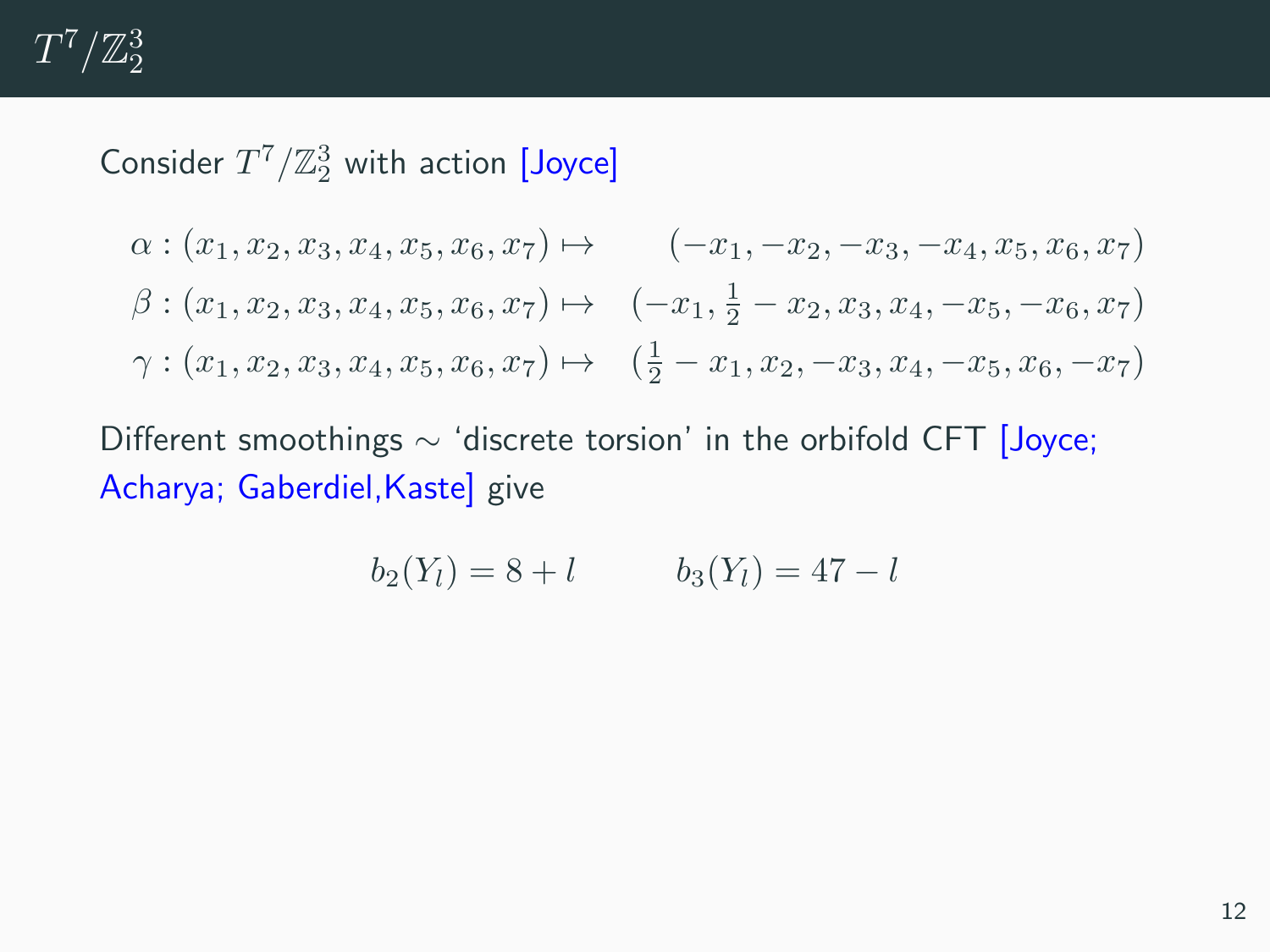

Different smoothings ∼ 'discrete torsion' in the orbifold CFT give

$$
b_2(Y_l) = 8 + l \qquad b_3(Y_l) = 47 - l
$$

Action of various 'mirror maps' ∼ T-dualities:



Figure taken from [Gaberdiel, Kaste]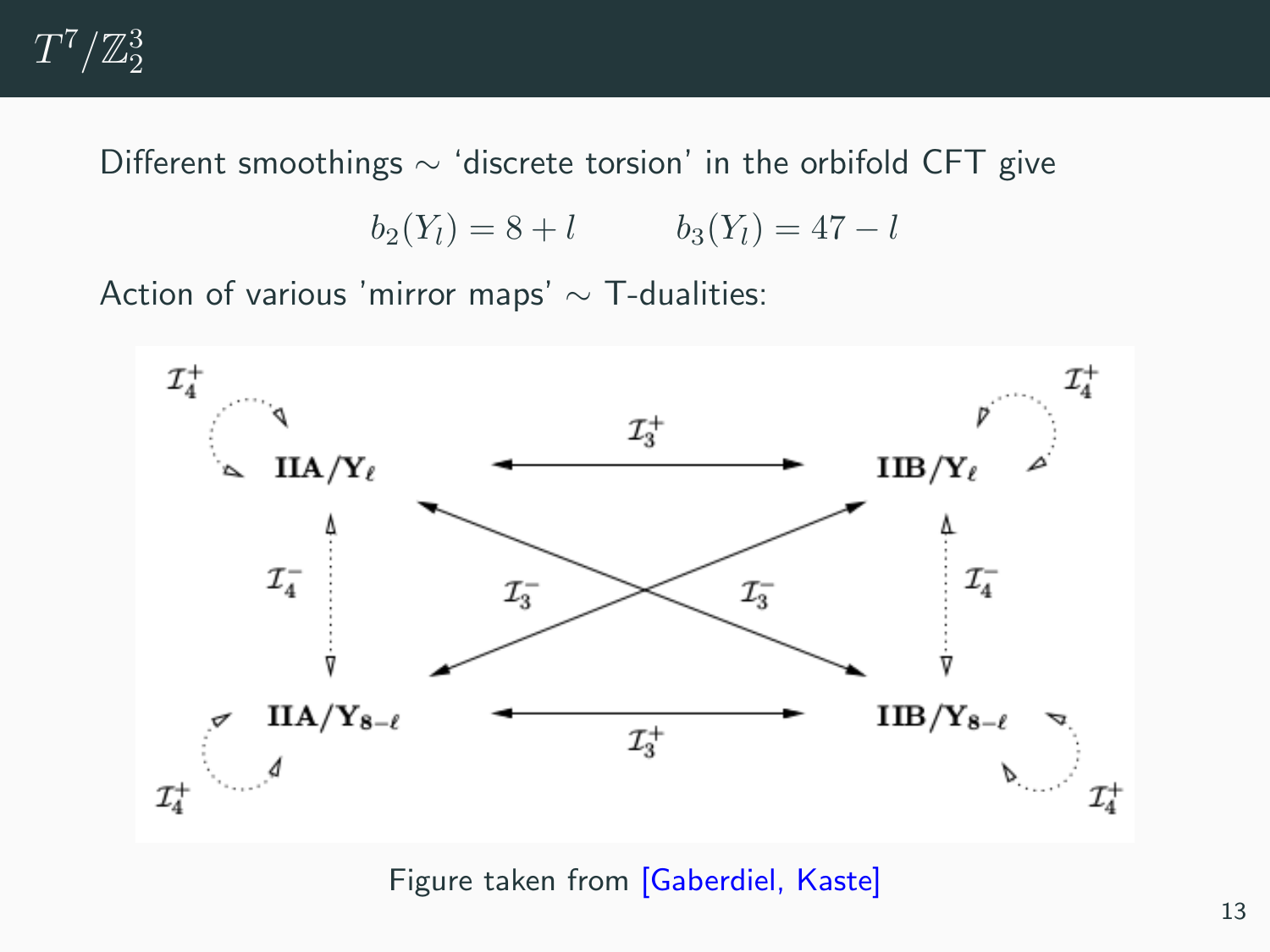# Twisted Connected Sums, Tops  $\&$ Mirror Symmetry  $\Diamond$

 $\Diamond$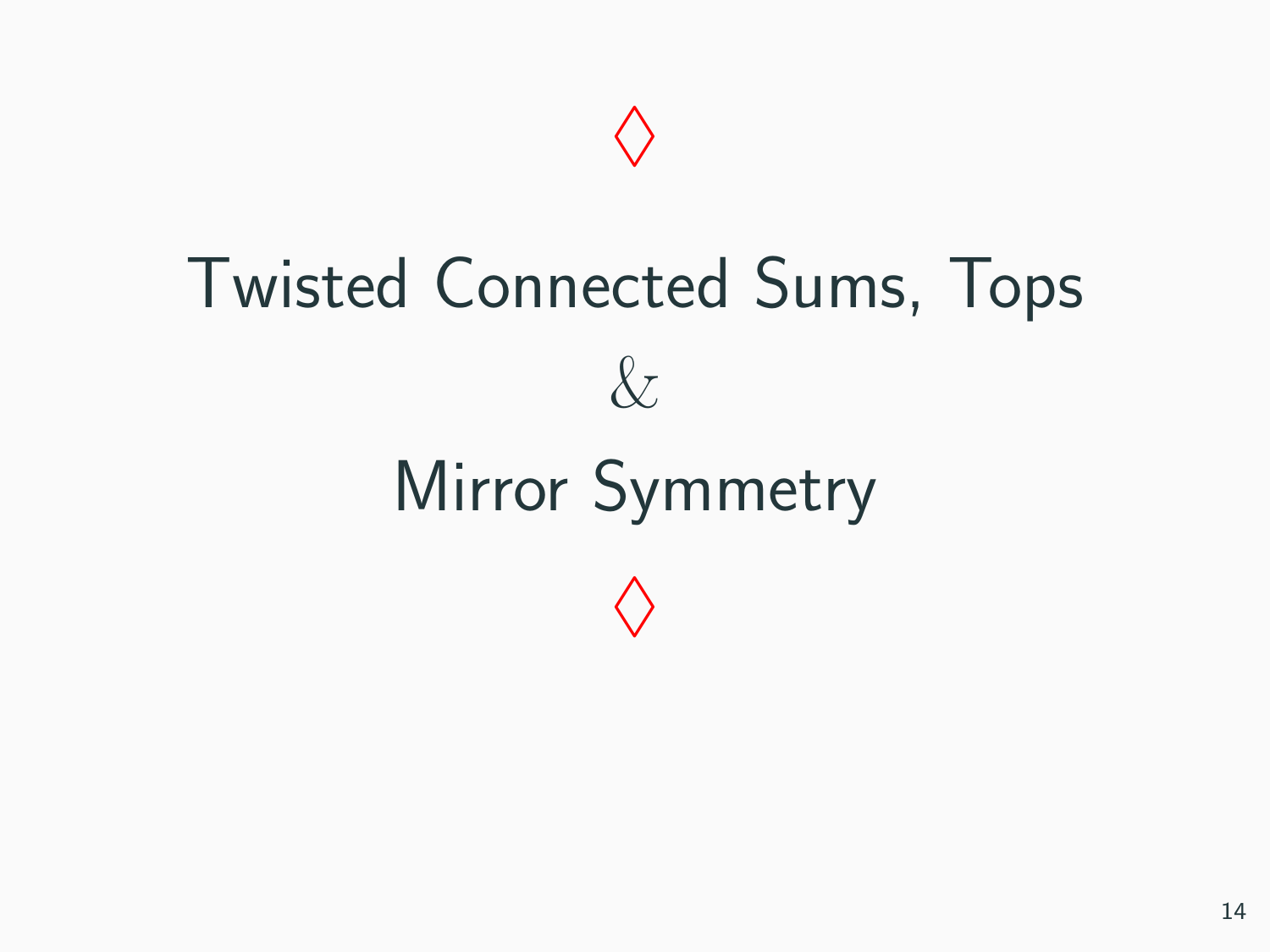# Twisted Connected Sum (TCS)  $G_2$  Manifolds

#### [Kovalev; Corti, Haskins, Nordström, Pacini]



Can we find 'mirror geometries' for a given TCS  $G_2$  manifold ?

Is there an SYZ picture ?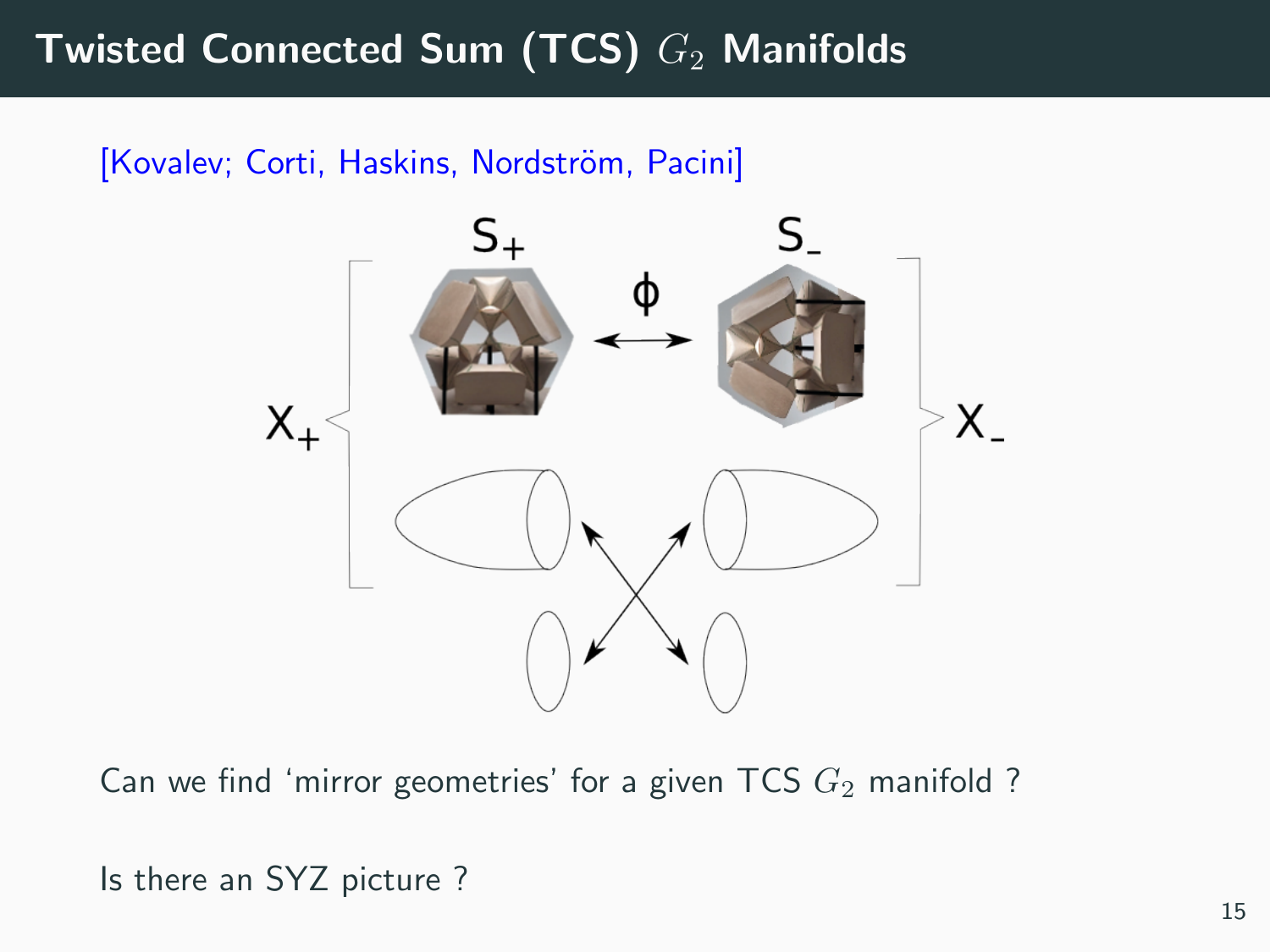### TCS & SYZ



We can exploit the various SYZ fibrations to find a (coassociative)  $T^4$  (at least in the Kovalev limit).

Four T-dualities correspond to

$$
X_+ \to X_+^{\vee} \qquad X_- \to X_-^{\vee} \qquad S_{0\pm} \to S_{0\pm}^{\vee}
$$

together with T-dualities along the various  $S^1$  factors. Can we give a construction and check  $b_2 + b_3$  is invariant?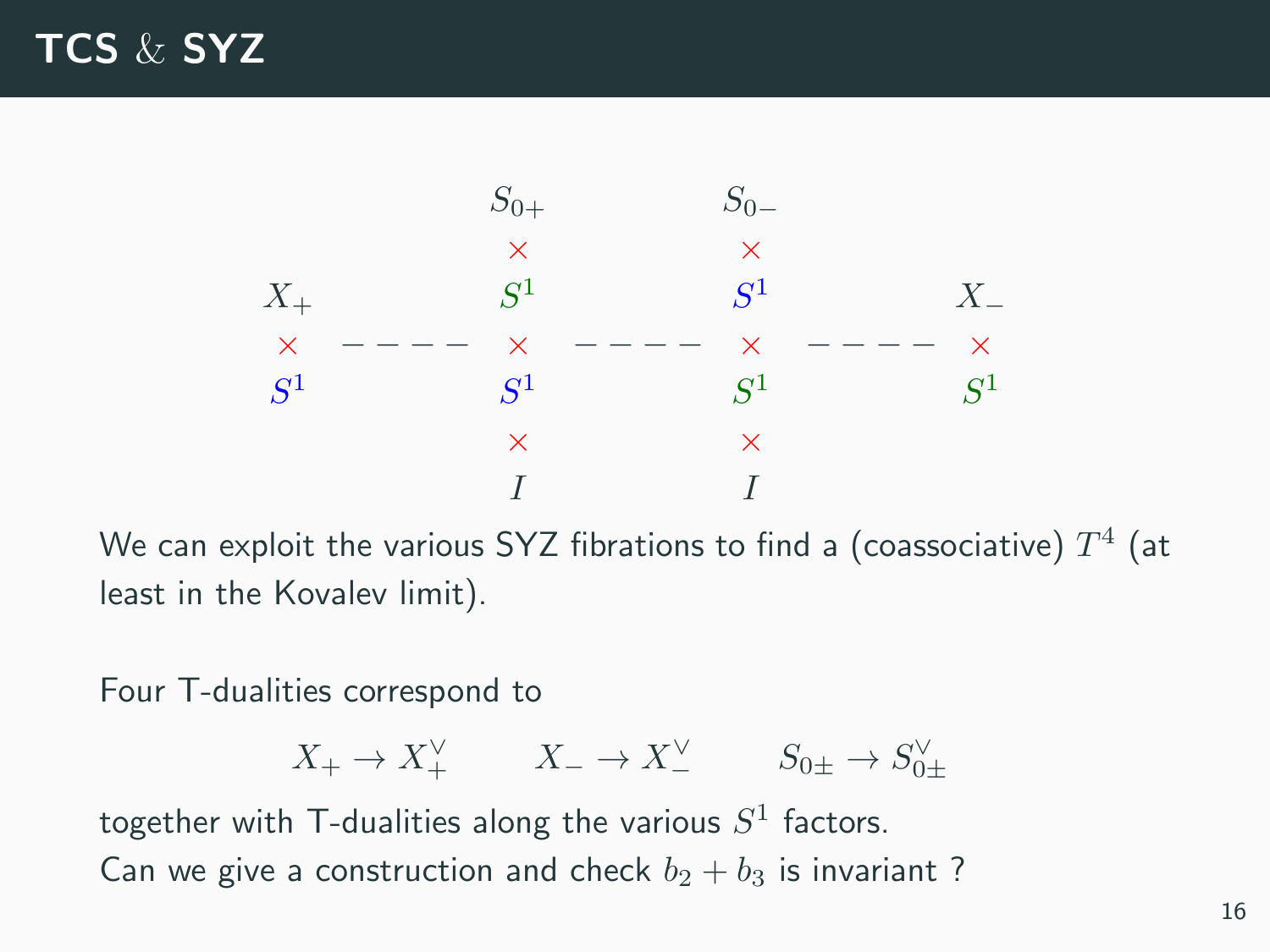The acyl Calabi-Yau manifolds are  $X_+ = Z_+/S_{0+}$ .  $Z_{+}$  are called 'building blocks' [Corti, Haskins, Nordström, Pacini]. In particular, they are  $K3$  fibred and satisfy

$$
c_1(Z)=[S_0].
$$

Can think of  $X$  as 'half' a compact K3 fibred Calabi-Yau threefold. Such Calabi-Yau threefolds can be constructed from 4D reflexive polytopes  $\Delta^\circ$  with a 3D subpolytope  $\Delta_F^\circ = \Delta^\circ \cap F$  cutting it into a pair of 'tops'  $\Diamond_a^{\circ}, \Diamond_a^{\circ}$ [Candelas, Font; Klemm, Lerche, Mayr; Hosono, Lian, Yau; Avram,Kreuzer,Mandelberg,Skarke]

If  $\pi_F(\lozenge) \supseteq \Delta_F^\circ$  we call  $\lozenge$  'projecting'. This implies:  $X_{(\Delta, \Delta^{\circ})}$  is fibred by  $X_{(\Delta_F, \Delta_F^{\circ})}$  and it mirror  $X_{(\Delta^{\circ}, \Delta)}$  is fibred by algebraic mirror family  $X_{(\Delta_F^\circ, \Delta_F)}$  of K3 surfaces.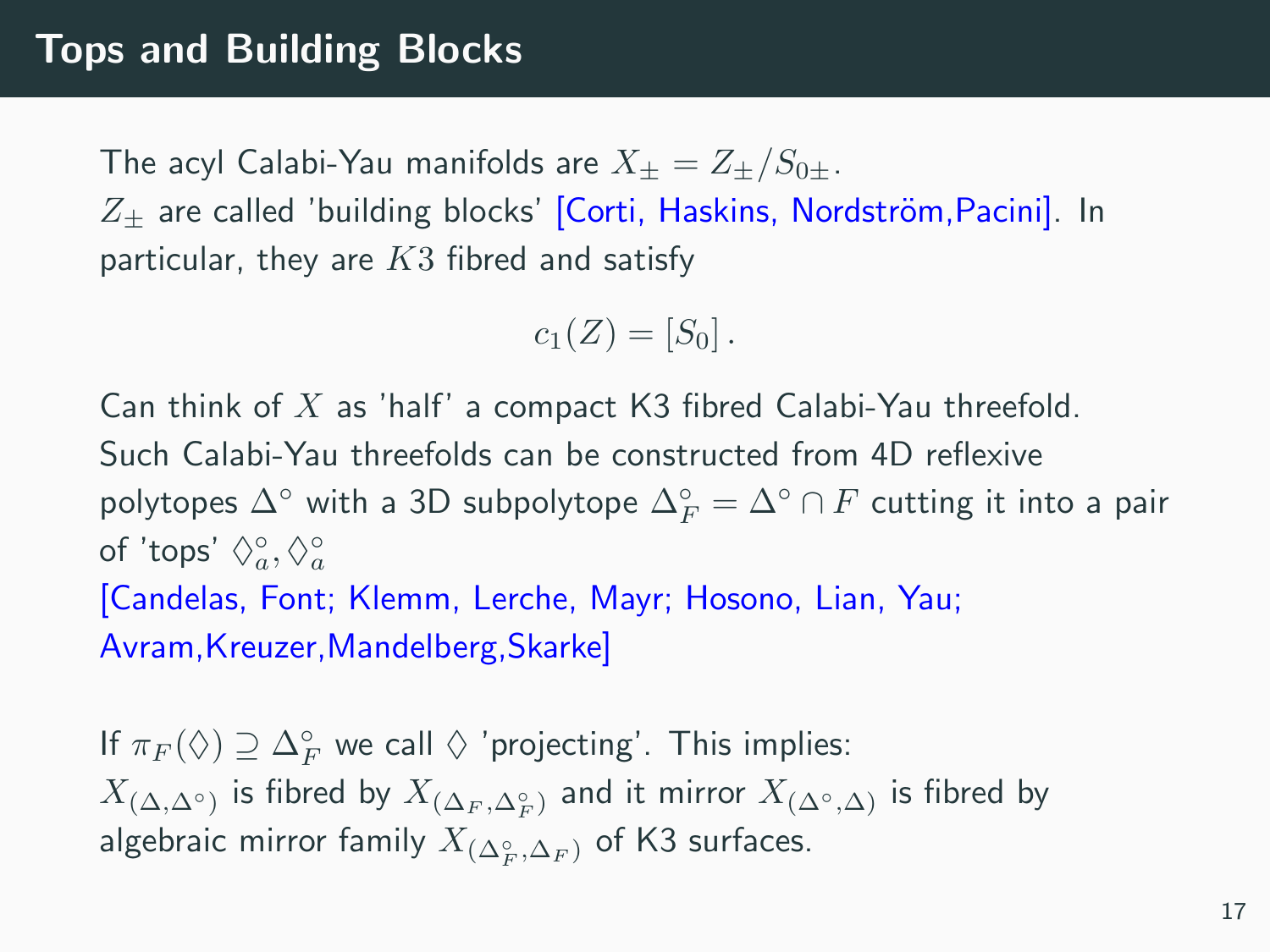#### Tops and Building Blocks

There are stable degeneration limits into K3 fibred threefolds

$$
X_{(\Delta,\Delta^{\circ})} \to Z_{(\Diamond_a,\Diamond_a^{\circ})} \cup Z_{(\Diamond_b,\Diamond_b^{\circ})}
$$
  

$$
X_{(\Delta^{\circ},\Delta)} \to Z_{(\Diamond_a^{\circ},\Diamond_a)} \cup Z_{(\Diamond_b^{\circ},\Diamond_b)}.
$$

- $\bullet$   $Z_{(\Diamond_a, \Diamond^{\circ}_a)}$  and  $Z_{(\Diamond_b, \Diamond^{\circ}_b)}$  each capture half of the 'twisting' in the K3 fibration; Singular fibres of X (over pts  $p_i$ ) are distributed into two halfs such that  $\prod_{Z_{(\Diamond_a, \Diamond_a^{\circ})}} \mu_i = \prod_{Z_{(\Diamond_b, \Diamond_b^{\circ})}} \mu_i = 1.$ b
- $\bullet~~ X=Z_{(\Diamond,\Diamond^\circ)}/S_0$  and  $X^\vee=Z_{(\Diamond^\circ,\Diamond)}/S_0^\vee$  are an open mirror pair (at least in the SYZ sense);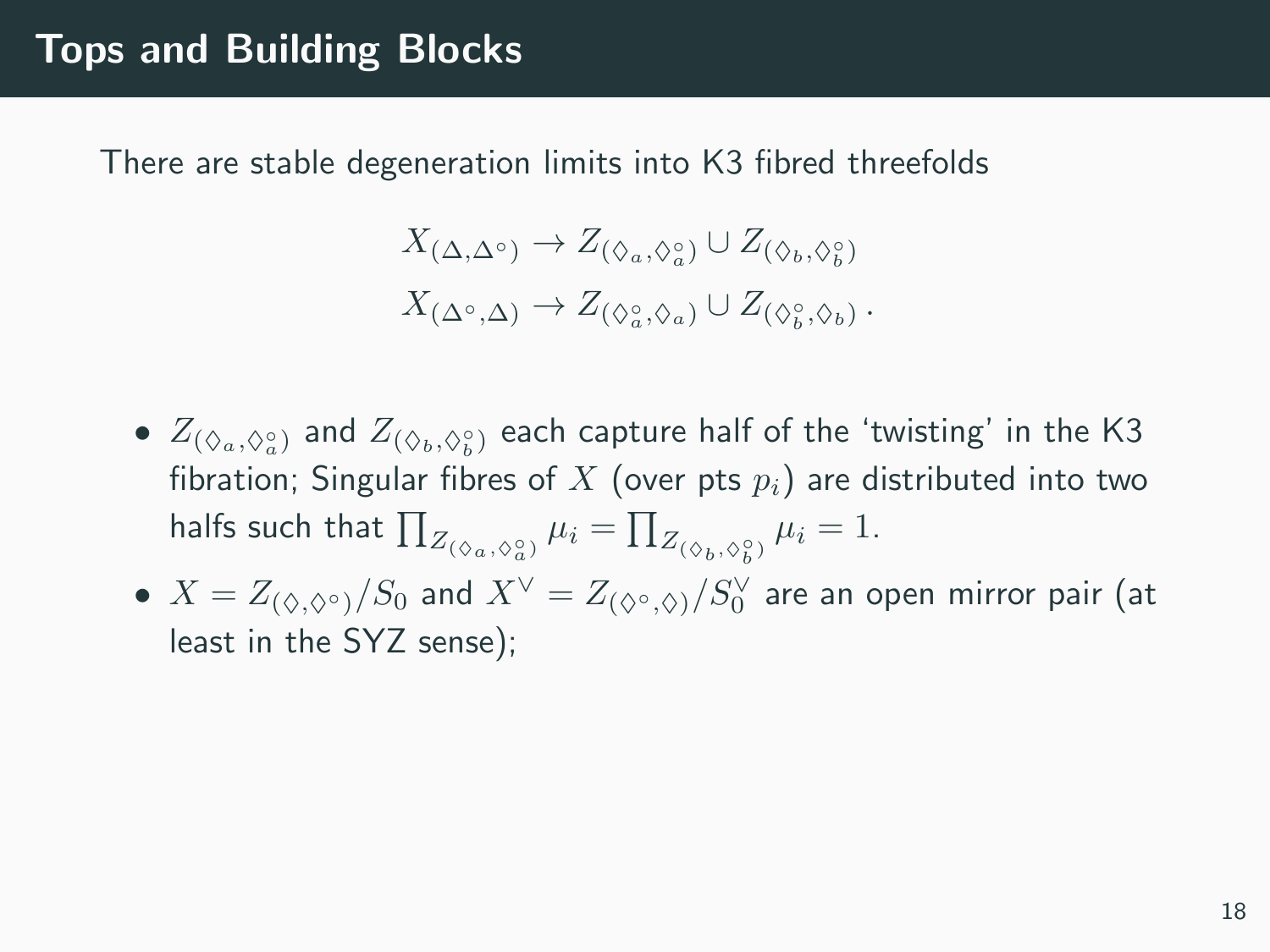This motivates: a pair of dual projecting tops is a pair of lattice polytopes which satisfy

$$
\langle \Diamond, \Diamond^{\circ} \rangle \ge -1
$$
  

$$
\langle \Diamond, \nu_0 \rangle \ge 0
$$
  

$$
\langle m_0, \Diamond^{\circ} \rangle \ge 0
$$

with  $\nu_0$  and  $m_0 \perp F$ ,  $\langle m_0, \nu_0 \rangle = -1$  and  $\pi_F(\Diamond) \supseteq \Delta^{\circ} \cap F$ . In fact, starting from  $\Diamond$ ,  $Z_{(\Diamond,\Diamond^{\circ})}$  is constructed as a hypersurface  $\sim \mathcal{O}(\Diamond)$  in  $\mathbb{P}_{\Sigma}$ ,  $\Sigma \to \Sigma_n(\Diamond)$  as in Batyrev's construction:

$$
Z_{(\Diamond,\Diamond^{\circ})} : \sum_{m \in \Diamond} c_m x_e^{\langle \nu_0, m \rangle} \prod_{\nu_i \in \Diamond^{\circ}} x_i^{\langle \nu_i, m \rangle + 1} = 0 \quad \text{ with } [x_e] \sim [S_0]
$$

This allows a combinatorial computation of Hodge numbers [AB]:

$$
h^{1,1} = -4 + \sum_{\Theta^{[3]}\in\Diamond} 1 + \sum_{\Theta^{[2]}\in\Diamond} \ell^*(\sigma_n(\Theta^{[2]})) + \sum_{\Theta^{[1]}\in\Diamond} (\ell^*(\Theta^{[1]}) + 1)(\ell^*(\sigma_n(\Theta^{[1]})))
$$
  

$$
h^{2,1} = \ell(\Diamond) - \ell(\Delta_F) + \sum_{\Theta^{[2]}<\Diamond} \ell^*(\Theta^{[2]}) \cdot \ell^*(\sigma_n(\Theta^{[2]})) - \sum_{\Theta^{[3]}<\Diamond} \ell^*(\Theta^{[3]})
$$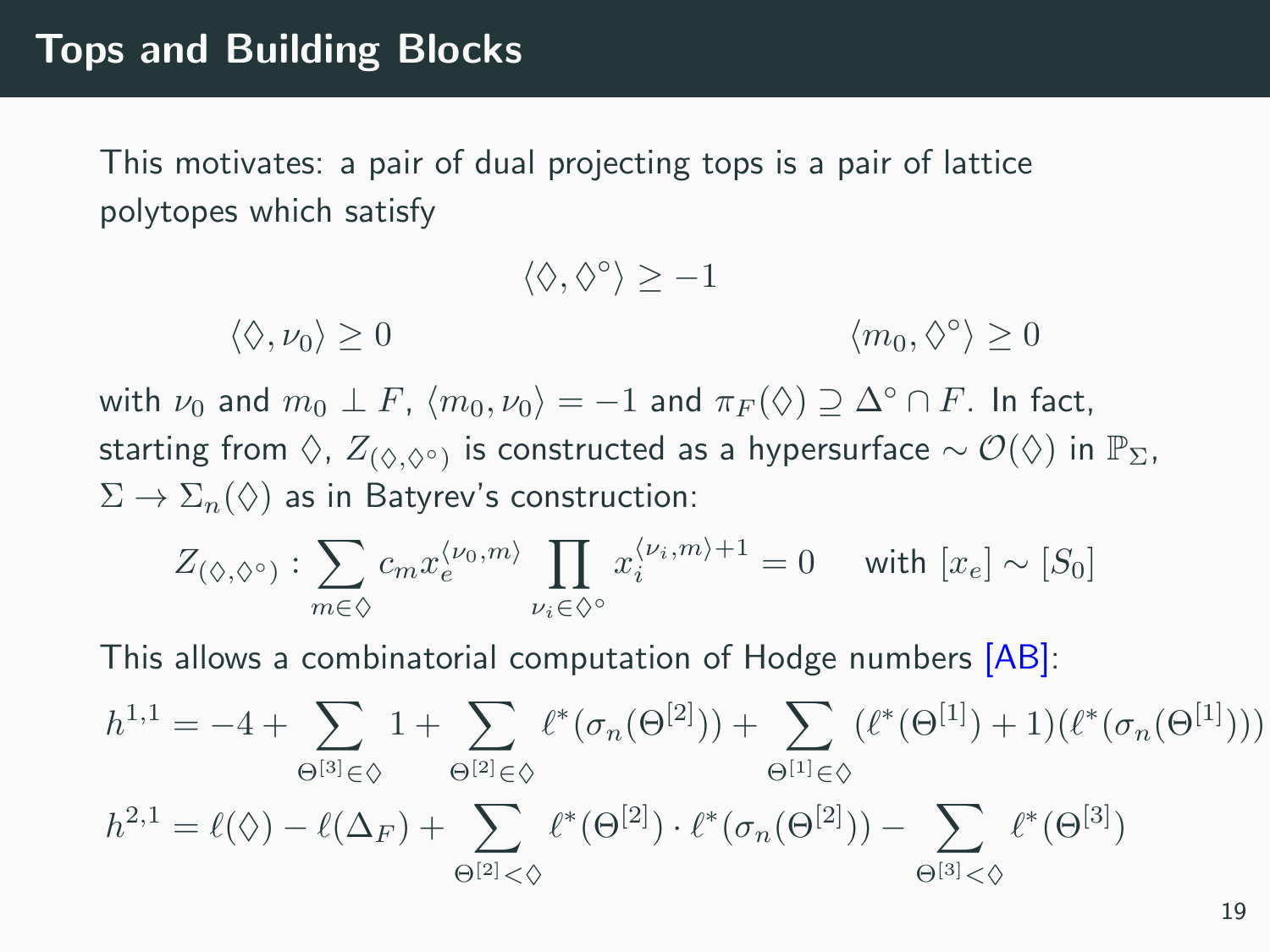#### comments

Blowing up the intersection of two anticanonical divisors  $P = 0$  and  $P'=0$  in a semi-Fano toric threefold  $\mathbb{P}_F$  with rays  $\sim \Delta_F^\circ$  gives a threefold equation

$$
z_1P=z_2P'\in\mathbb{P}^1\times\mathbb{P}_F,
$$

which precisely corresponds to a 'trivial' top, i.e.  $\Diamond^{\circ}$  is the convex hull of

 $\left(\Delta_F^\circ,0\right)\qquad \quad \left(0,0,0,1\right).$ 

Note: the normal fan of  $\Diamond$ , which is the convex hull of

$$
(\Delta_F, 0) \qquad (\Delta_F, -1).
$$

includes the ray  $(0, 0, 0, -1)$  giving  $\mathbb{P}^1 \times \mathbb{P}_F$  as the ambient space.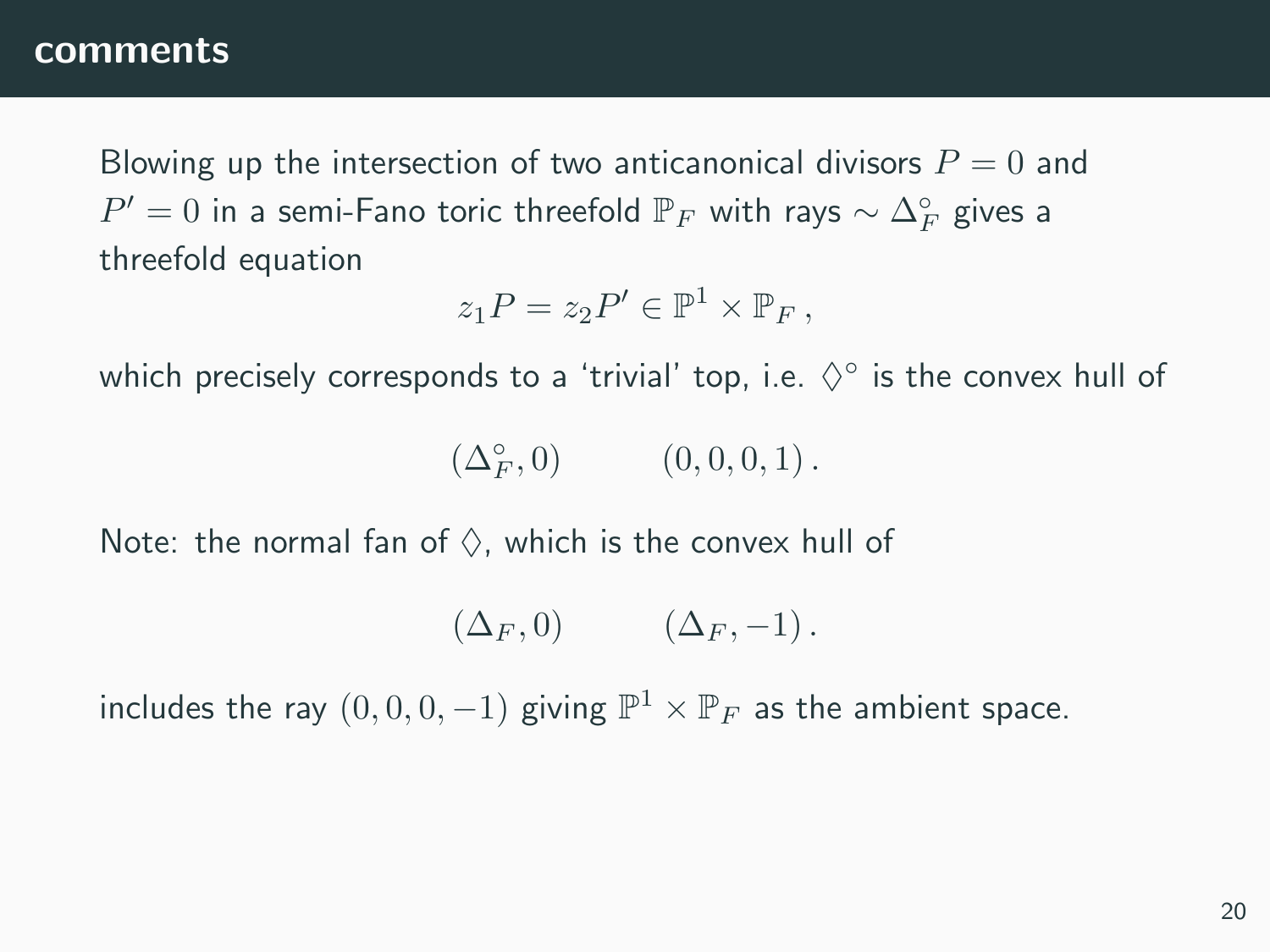#### comments

Strenght of using polytopes is in resolving and analysing situations which degenerate K3 fibres. Can have large

$$
|K| = |ker(H^2(Z, \mathbb{Z}) \to H^2(S, \mathbb{Z}))/[S]|
$$

giving large  $b_2(J)$  for resulting TCS  $G_2$  manifolds.

Reducible K3 fibres can easily be found from  $\Delta^\circ$  [Davis et al; AB, Watari]; similar to theory by [Kulikov], but can have multiplicities  $> 1$  for fibre components.

Caveat: for arbitrary  $\Delta_F^\circ$ , need to make sure moduli space of algebraic K3 surfaces is 'large enough' to tune in order to find gluings. Guaranteed at least for 1009 semi-Fano out of 4319 weak Fano options [Corti, Haskins, Nordström, Pacini].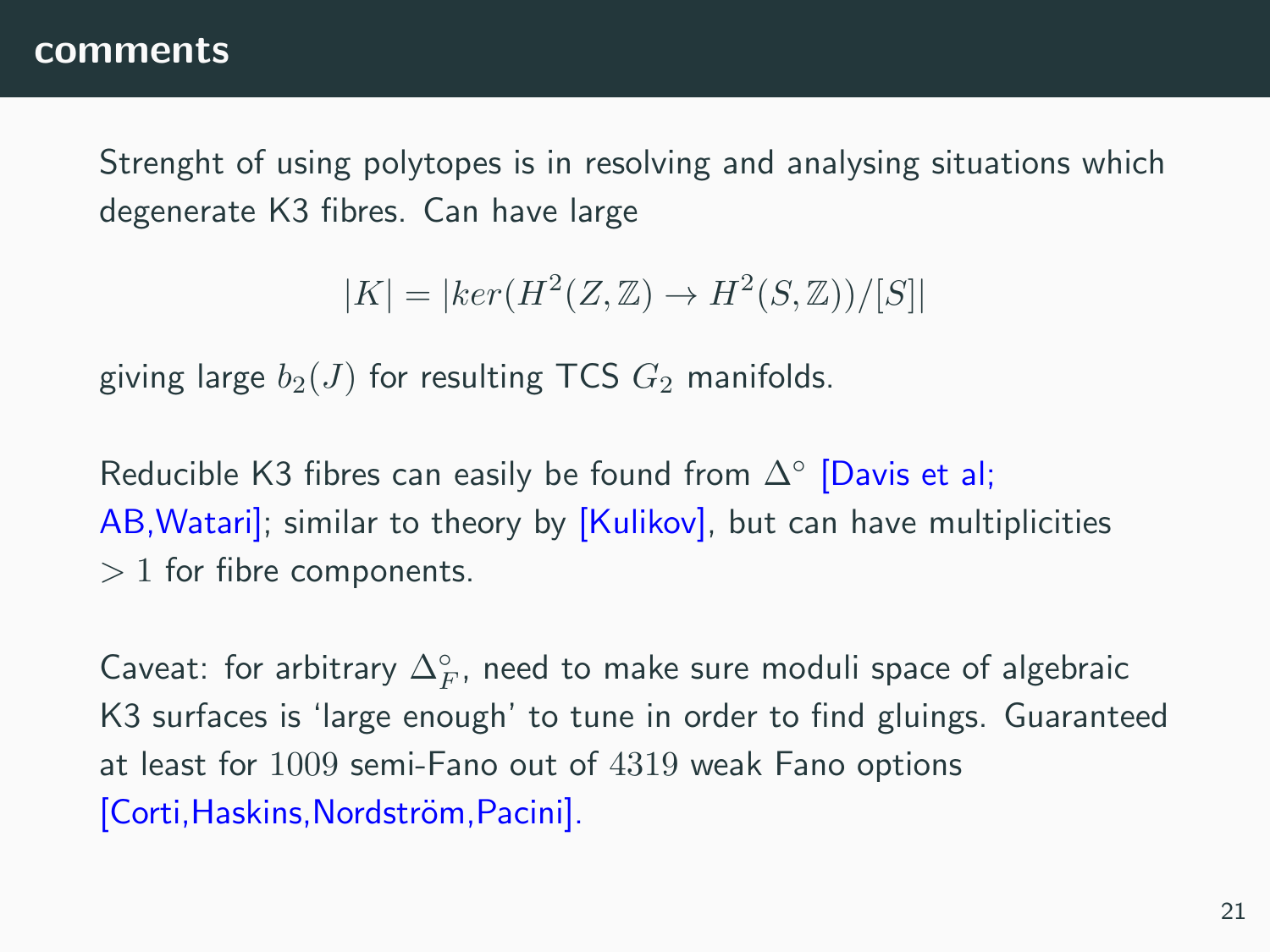#### Mirror Building Blocks

Inverting the roles of  $\diamond$  and  $\diamond^\circ$  gives us 'mirror building blocks'  $Z$  and  $Z^{\vee}$  with

$$
h^{2,1}(Z) = |K(Z^\vee)|
$$

where  $K = ker [H^2(Z, \mathbb{Z}) \to H^2(S_0, \mathbb{Z})] / [S].$ 

Recall that (for orthogonal gluings):

 $b_2 + b_3 = 23 + 2 [h^{2,1}(Z_+) + h^{2,1}(Z_-)] + 2 [|K(Z_+)| + |K(Z_-)||$ .

We are in business !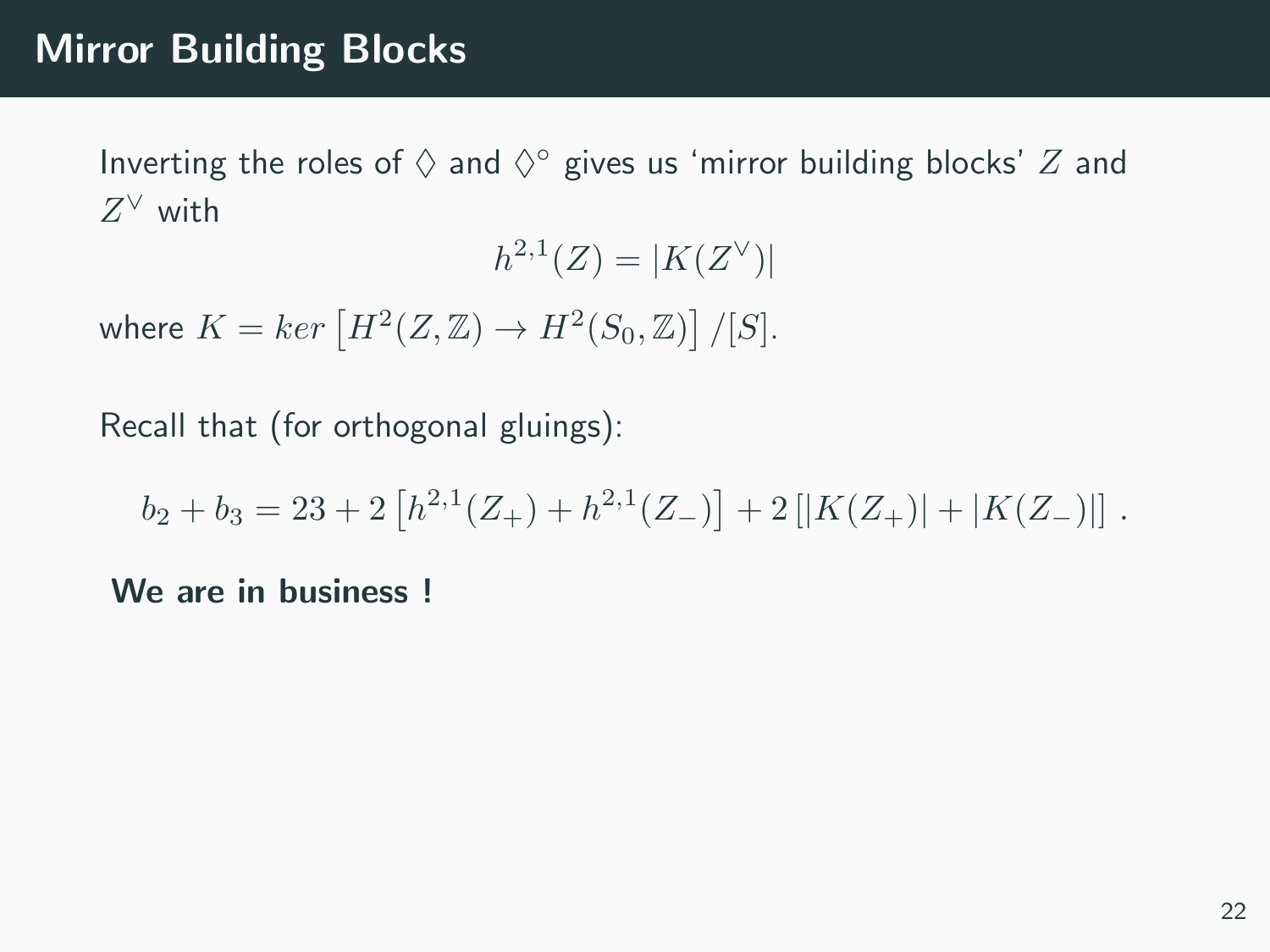#### G2 Mirrors

In fact, we can do a lot better: From our discussion of SYZ, we should trade both building blocks for their mirrors and use the mirrors of  $S_{0+}$ .

Hence: for a  $G_2$  manifold J constructed from

 $X_+ = Z_{(\Diamond_+,\Diamond_+^\circ)}/S_+$  and  $X_- = Z_{(\Diamond_-,\Diamond_-^\circ)}/S_-$ 

the mirror  $J^{\vee}$  is found using

$$
X^{\vee}_{+}=Z_{(\Diamond_{+}^{\circ},\Diamond_{+})}/S^{\vee}_{+}\quad\text{ and }\quad X^{\vee}_{-}=Z_{(\Diamond_{-}^{\circ},\Diamond_{-}}/S^{\vee}_{-}
$$

The hyper Kähler rotation used to glue  $S_{0\pm}^\vee$  is found from that for  $S_{0\pm}.$ 

If  $T_+ \cap T_- \supset U$ :  $H^2(J,\mathbb{Z})\oplus H^4(J,\mathbb{Z})=H^2(J^\vee,\mathbb{Z})\oplus H^4(J^\vee,\mathbb{Z})$  $H^3(J,\mathbb{Z})\oplus H^5(J,\mathbb{Z})=H^3(J^\vee,\mathbb{Z})\oplus H^5(J^\vee,\mathbb{Z})$ 

for any matching.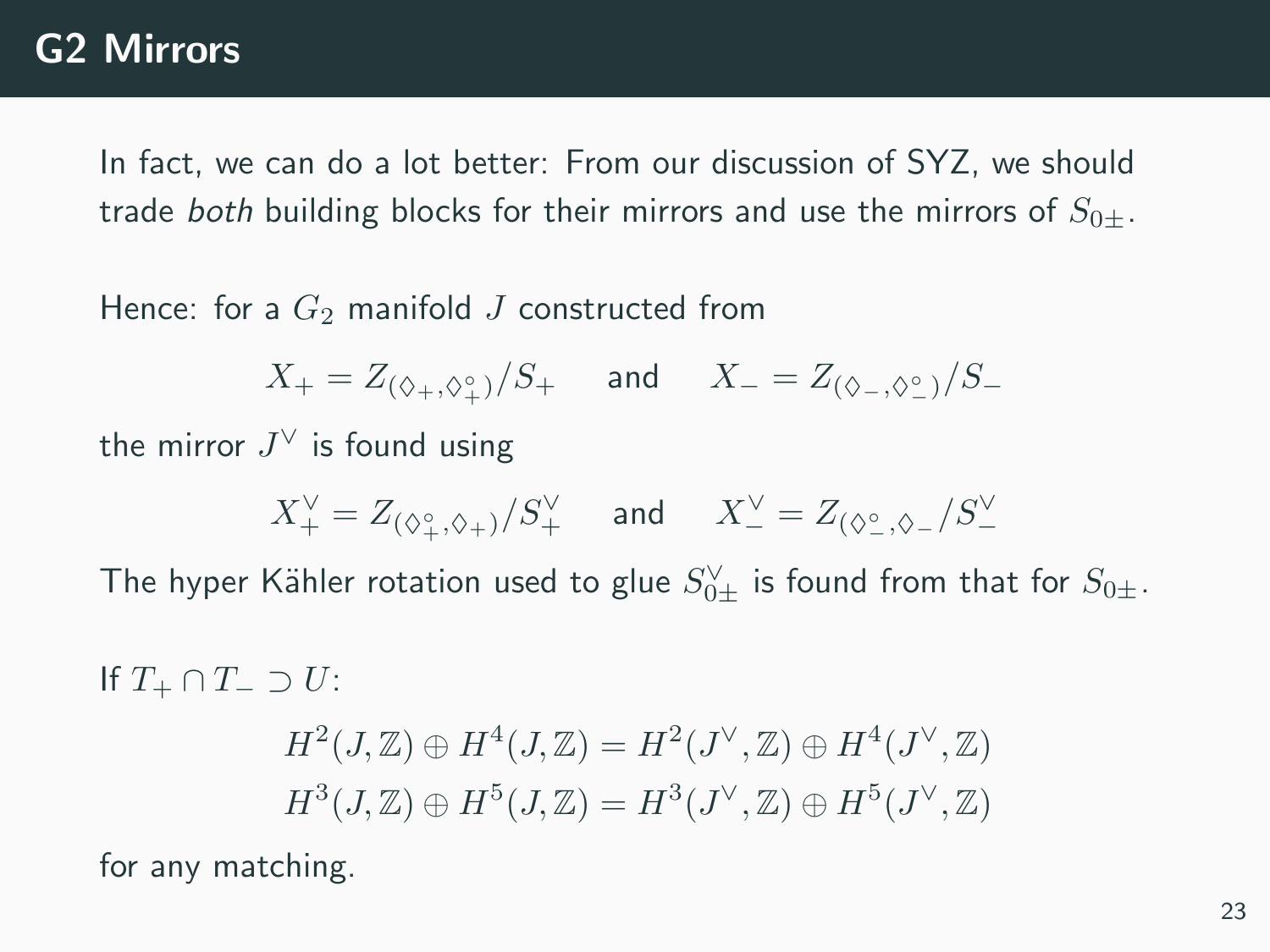#### G2 Mirrors

The asymptotic K3 fibres  $S_{0\pm}$  of  $Z_\pm$  are mapped to  $S_{0\pm}^\vee$ . This exchanges  $N \leftrightarrow \tilde{T}$  where  $N = \mathsf{im}(\rho)$  and  $T = U \oplus \tilde{T} = N^\perp \in \Gamma^{3,19}$ 

Depending on the choice of  $\omega$  and  $\Omega$ ,  $S_{0\pm}^{\vee}$  can have ADE singularities (so TCS construction does not apply ... yet ?  $T^7/\Gamma$  gives singular examples of this type !) In physics, we should include a B-field  $B_{\pm}$  in  $N_{+} \cap N_{-}$ ; matching

condition becomes

$$
\begin{aligned}\n\omega_+ &= \text{Re}(\Omega_-) & \text{Im}(\Omega_+) &= -\,\text{Im}(\Omega_-) \\
\omega_- &= \text{Re}(\Omega_+) & B_+ &= B_-\n\end{aligned}
$$

preserved by mirror map on K3 surfaces with SYZ fibre calibrated by  $Im(\Omega_+)$  and  $-Im(\Omega_-)$ .

Singularities come from  $-2$  curves in  $N_+ \cap N_-$  which will receive a stringy volume from  $B$ .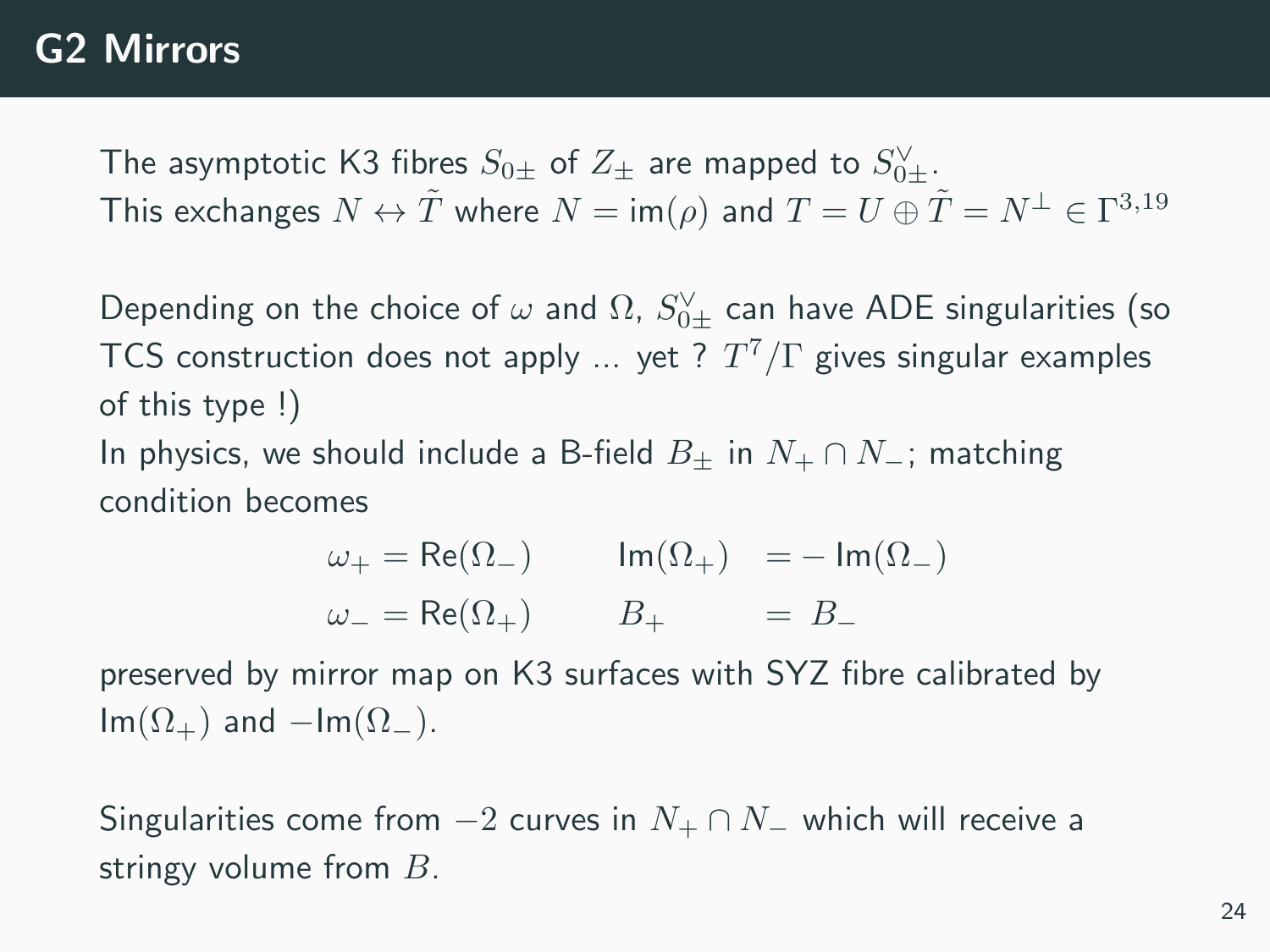#### example

Consider two identical K3 fibred building blocks  $Z_+ = Z$  with  $N_{+} = N_{-} = U \oplus (-E_{8})$ 

 $h^{1,1}(Z) = 11$   $h^{2,1}(Z) = 240$   $|N(Z)| = 10$   $|K(Z)| = 0$  $h^{1,1}(Z^{\vee}) = 251$   $h^{2,1}(Z_{+}^{\vee}) =$  0  $|N(Z^{\vee})| = 10$   $|K(Z^{\vee})| = 240$ 

We can glue such that  $N_+ \cap N_- = 0 = \tilde{T}_+ \cap \tilde{T}_-$  to find smooth mirrors with

$$
b_2 + b_3 = 983
$$
  
\n $b_2(J) = 0$   $b_2(J^{\vee}) = 480$   
\n $b_3(J) = 983$   $b_3(J^{\vee}) = 503$ 

However, perpendicularly gluing to building blocks with quartic K3 fibre  $N_+ = (4)$  gives

$$
N_+^{\vee} \cap N_-^{\vee} \subset (-E_8)^{\oplus 2}
$$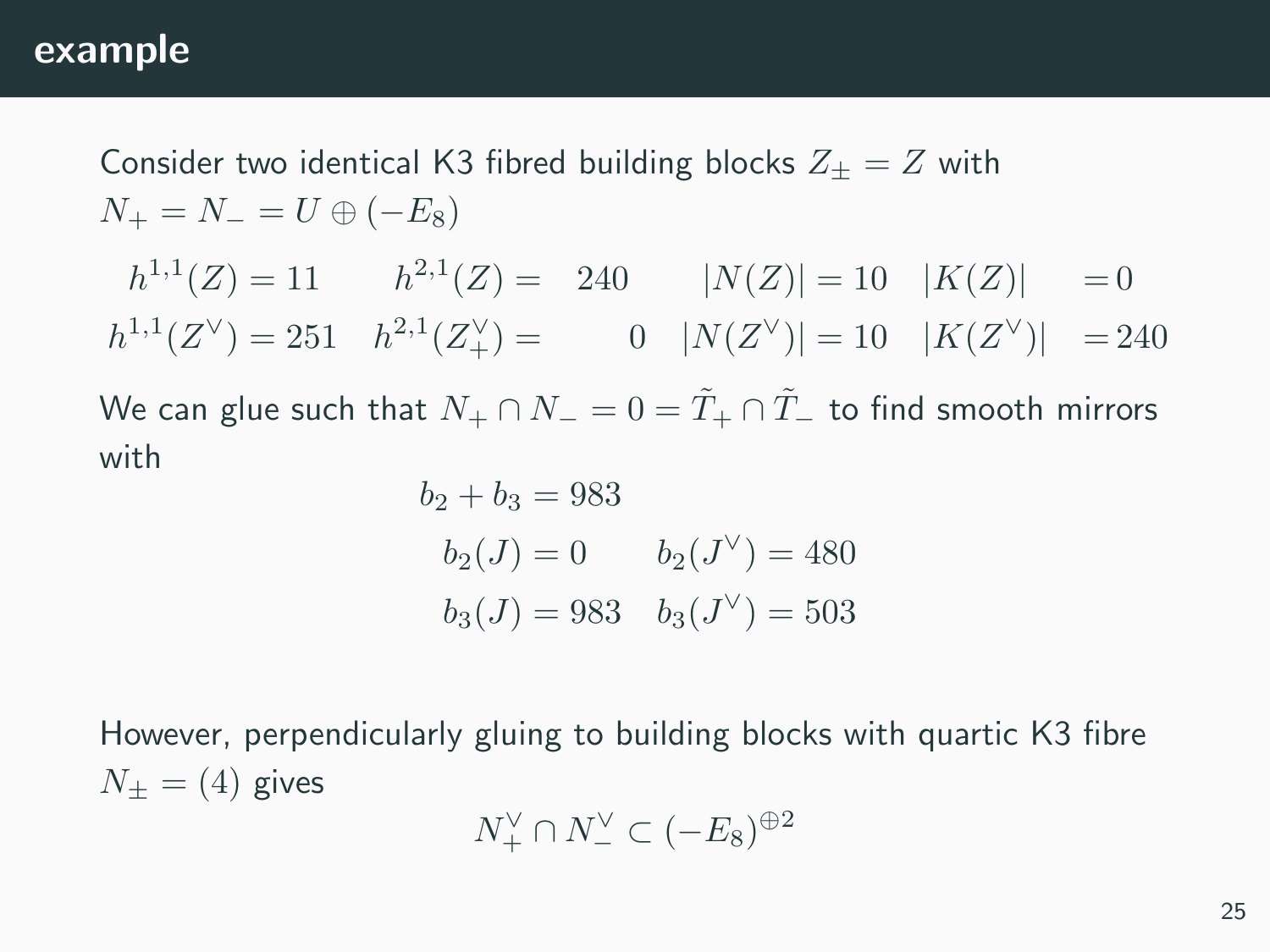Consider again the smoothings  $Y_l$  of the orbifold  $T^7/\mathbb{Z}_2^3$ . They can be realized as a TCS [Nordström, Kovalev] with building blocks

 $((T^4/\mathbb{Z}_2) \times S^1 \times \mathbb{R}_+)/\mathbb{Z}_2$ 

We can now compare our construction to the mirror maps  $I_3^\pm$  and  $I_4^\pm$  of [Gaberdiel,Kaste].

Our mirror map is  $I_4^+ : Y_l \to Y_l$  which is trivial in this case and acts as  $Z_+ \leftrightarrow Z_-.$ 

As an aside : the discrete torsion in the CFT description precisely corresponds to  $H^3(Y_l, \mathbb{Z}) = \mathbb{Z}_2^{8-l}$ .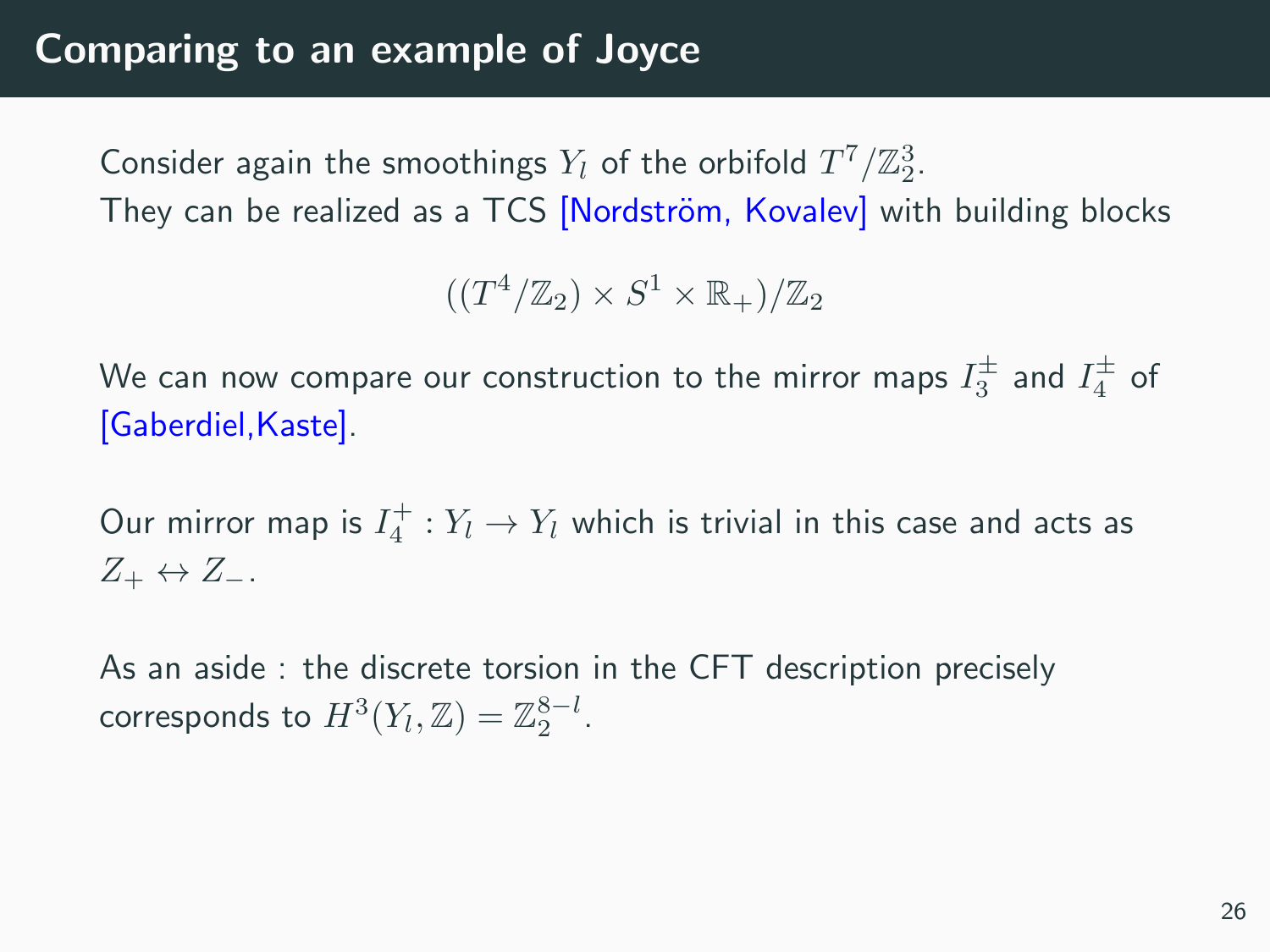What about other mirror maps in TCS picture ?  $I_3^-: Y_l \rightarrow Y_{8-l}$  corresponds to performing three T-dualities along  $T^3$ SYZ fibre of  $Z_+$  and elliptic fibre of  $Z_-$ !



Hence: for a TCS  $J$  built from  $Z_+$  and  $Z_-$ , we construct  $J^{\vee 3}$  from  $Z_+^{\vee}$ and  $Z_-\$ . If  $T_+\cap N_-\supset U$ :

$$
H^{\bullet}(J,\mathbb{Z})=H^{\bullet}(J^{\vee 3},\mathbb{Z})
$$

For orthogonal gluings  $b_2 + b_3$  trivially invariant as

$$
b_2 + b_3 = 23 + 2 [h^{2,1}(Z_+) + h^{2,1}(Z_-)] + 2 [|K(Z_+)| + |K(Z_-)||.
$$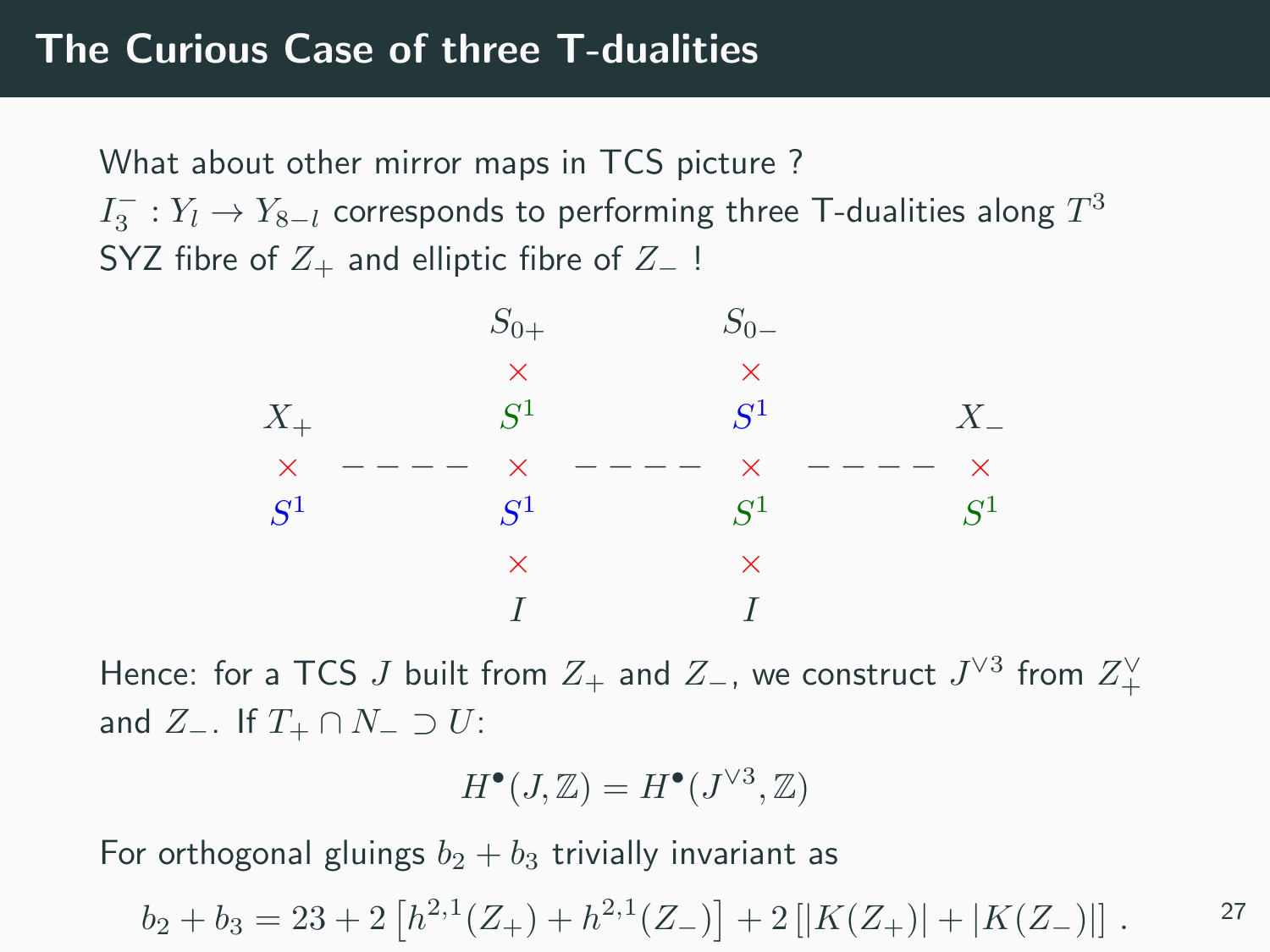We have motivated our construction by a 'physics picture' of SYZ fibrations and their generalization to  $G_2$  as proposed by [Acharya], exploiting the structure of TCS  $G_2$  manifolds in the Kovalev limit.

Our construction stands on its own and gives many pairs of  $G_2$  manifolds with the same  $b_2 + b_3$ , as expected for  $G_2$  mirrors from a CFT analysis [Shatashvili, Vafa]

Interestingly, mirrors can be singular; TCS  $G_2$  manifolds are (real) K3 fibrations over  $S^3$  and every K3 fibre has an ADE singularity. Mathematically rigorous treatment of such solutions ?

Is 'mirror symmetry' the wrong name because we have more than a  $\mathbb{Z}_2$  ? Are all  $G_2$  manifolds with the same  $b_2 + b_3$  (or  $H^\bullet(J,\mathbb{Z}))$  dual as suggested by Shatashvili, Vafa ?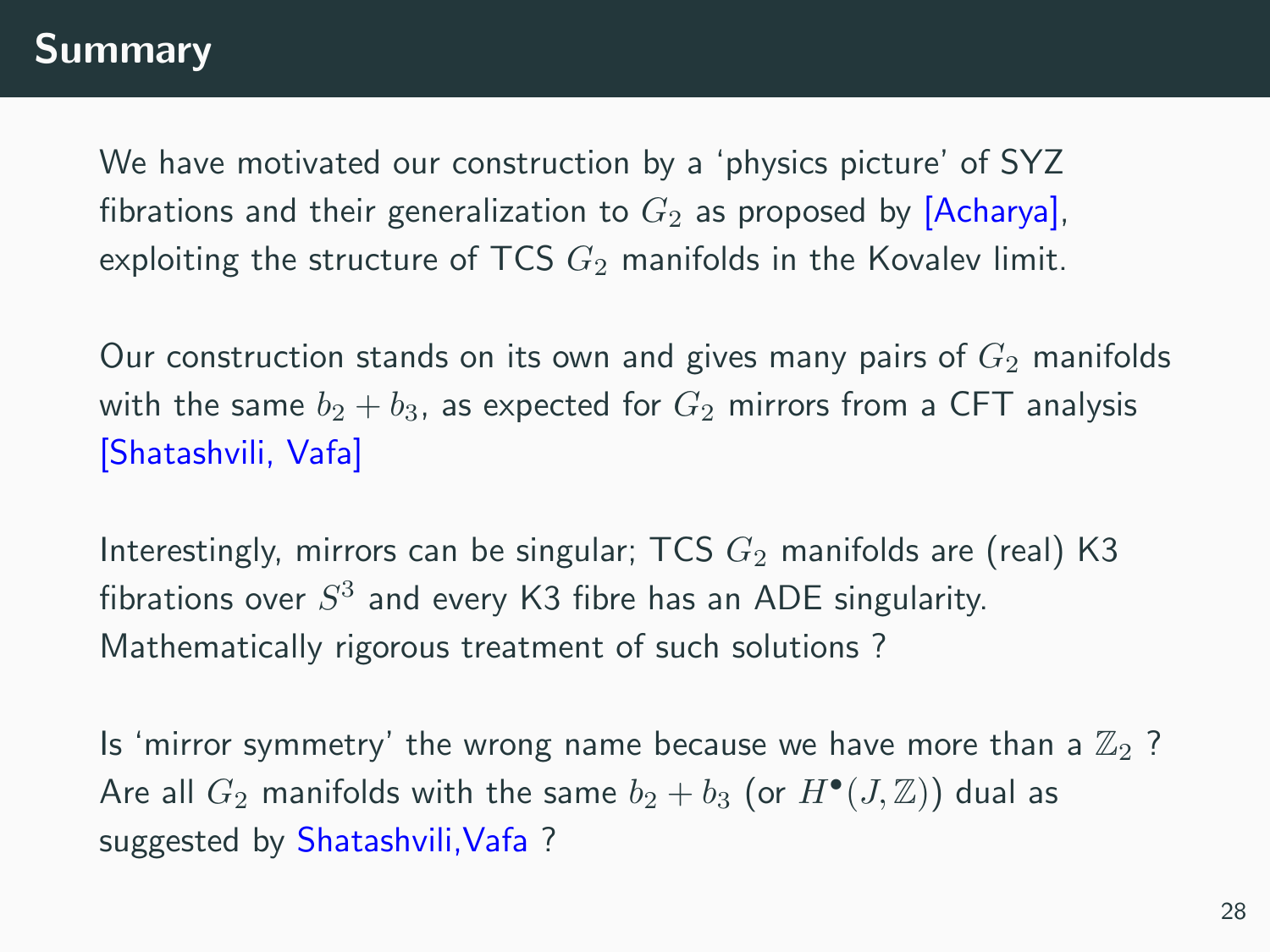# $\rightarrow$  Want to exploit physics to learn about  $G_2$  ←

# Thank You !